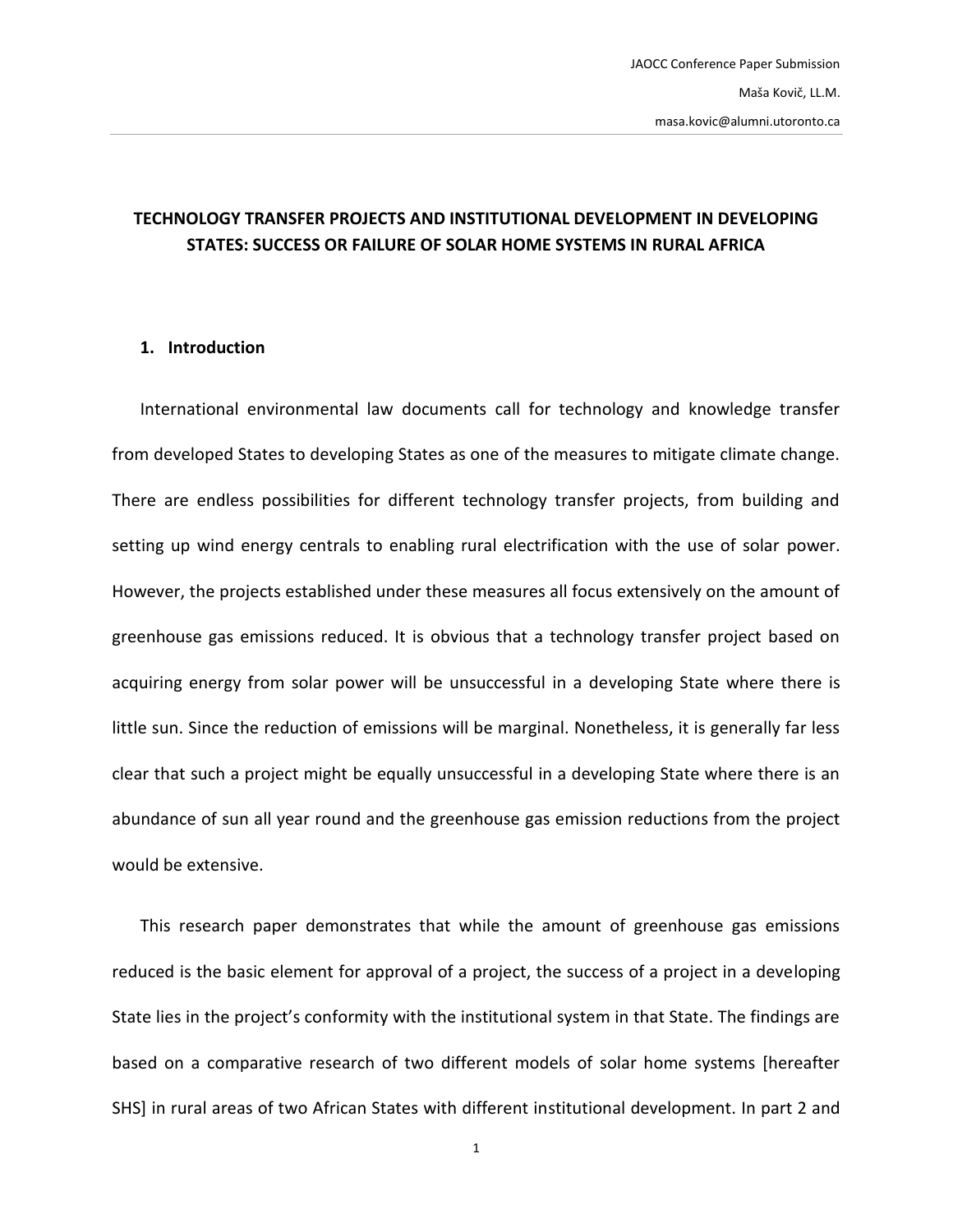3, the research paper illustrates the importance of SHS for the development of rural areas of Africa and presents the two different models of SHS through 5 variables. These are: consumer costs, financing, ownership of materials, operation and maintenance, and reliability. In part 4, the research paper presents the background behind the development of the two different user models of SHS, "fee-for-service model" and "market model". In part 5, the research paper presents a discussion of the dependence of the SHS user models on the institutional framework in developing States.

#### **2. Importance of electrification for development**

Electrification has often been promoted as one of the backbones of economic development in Africa. Namely, electrification brings many benefits to the population of developing States. These benefits include longer operating hours of schools, hospitals and businesses; use of water pumps and irrigation systems; access to information technologies, like radio or TV; operation of small-scale workshops and other commercial establishments; as well as the ability for the villagers, especially women, to work in the evenings and gain some extra income from the trade of homemade products; just to name a few.

Unfortunately, these benefits are reserved for only a small percentage of the population in Africa. This is the population in the urban areas, where the access to electricity is inexpensive. On the contrary, the situation in the rural areas of Africa is quite the opposite. It is estimated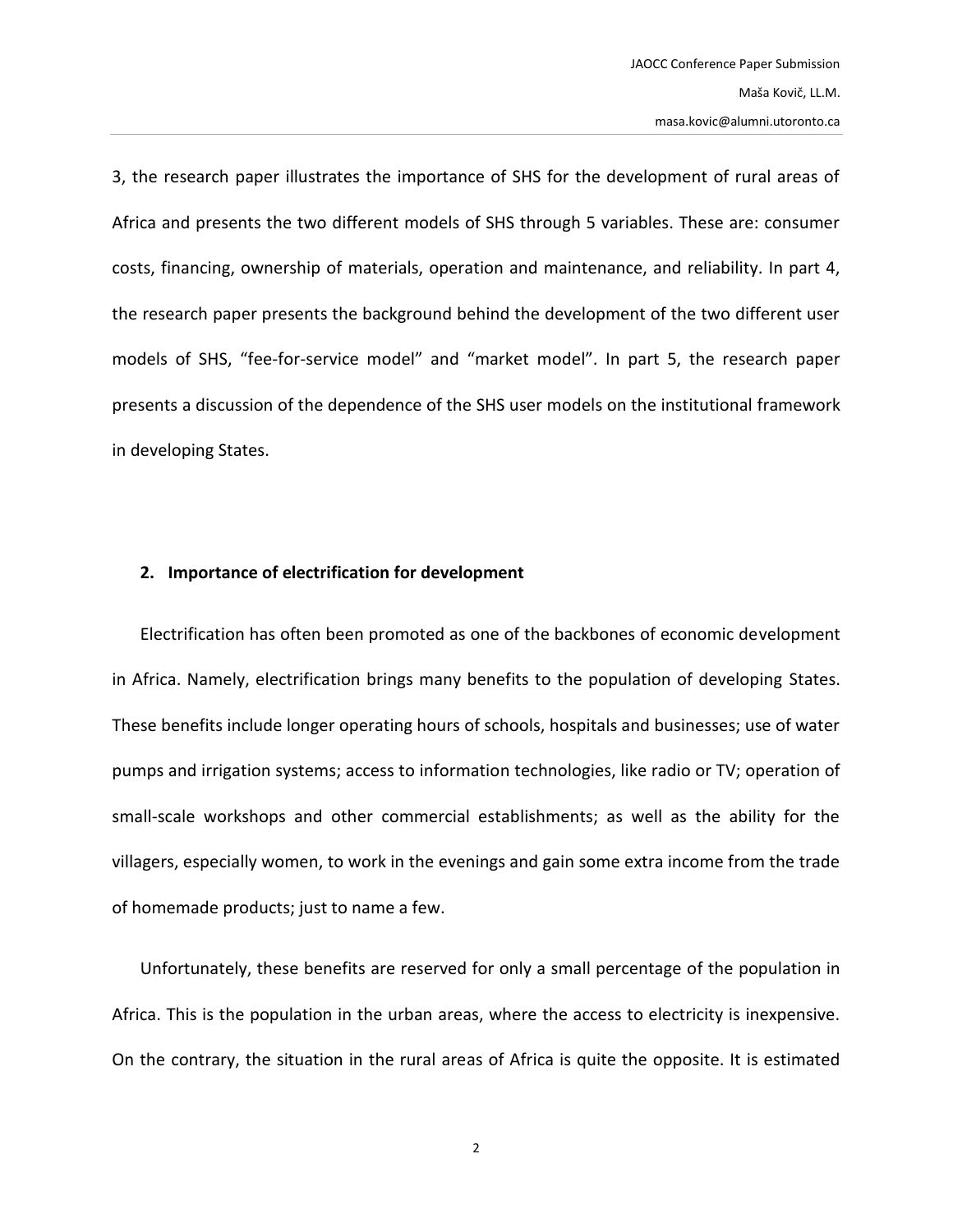<span id="page-2-0"></span>that more than 60 per cent of the African population lack access to electricity.<sup>1</sup> The majority of this 60 per cent of the African population live in the rural areas, where the extension of a conventional electricity grid is financially unviable.<sup>2</sup> This is partly attributable to the specific characteristics of these rural areas. These are: large geographical distances from the urban areas, low population density, low levels of economic development, low financial ability and low levels of skills of the population. $3$ 

<span id="page-2-2"></span><span id="page-2-1"></span>Therefore, several insular sources of electricity have been promoted, from solar home systems to wind power, to fuel generators and different hybrids of these. From the literature on rural electrification, the SHS seem to be preferred over the other insular sources of electricity.<sup>4</sup> Today more than 600,000 solar home systems have been installed in the developing world.<sup>5</sup> Wind power can be used only in areas with sufficient wind consistency. The fuel generators have to be regularly filled with fuel and the fuel stations are usually far away from the small rural African villages. Thus, the costs of the fuel transportation are high, as well as

 $1$  N. Wamukonya, "Solar home system electrification as a viable technology option for Africa's development" (2007) 35 Energy Policy 6 at 6; S. Karakezi and W. Kithyoma, "Renewable Energy Strategies for Rural Africa: Is a PVled Renewable Energy Strategy the Right Approach for Providing Modern Energy to the Rural Poor of Sub-Saharan Africa?" (2002) 30 Energy Policy 1071 at 1071.

<sup>2</sup> *Ibid*.

<sup>&</sup>lt;sup>3</sup> R. Westerveld and C. F. Maitland, "Technical and Policy Advances in Rural Telecommunications" (2002) The Southern African Journal of Information and Telecommunication, Issue 3 at 1; C. M. Haanyika, "Rural Electrification in Zambia: A Policy and Institutional Analysis" (2008) 36 Energy Policy 1044 at 1045.

<sup>4</sup> Wamukonya, *supra* note [1](#page-2-0) at 8; E. Martinot, A. Cabraal and S. Mathur, "World Bank /GEF solar home system projects: experiences and lessons learned 1993 – 2000" (2001) 5 Renewable and Sustainable Energy Reviews 39 at 40; M. Hankins, "A Case Study on Private Provision of Photovoltaic Systems in Kenya", Chapter 11, in: Energy and Development Report 2000: Energy Service for the World's Poor, Published by the Energy Unit of the World Bank's Infrastructure Group and Energy Sector Management Assistance Program (ESMAP) (2000) at 93.

<sup>5</sup> Hankins, *supra* not[e 4](#page-2-1) at 93.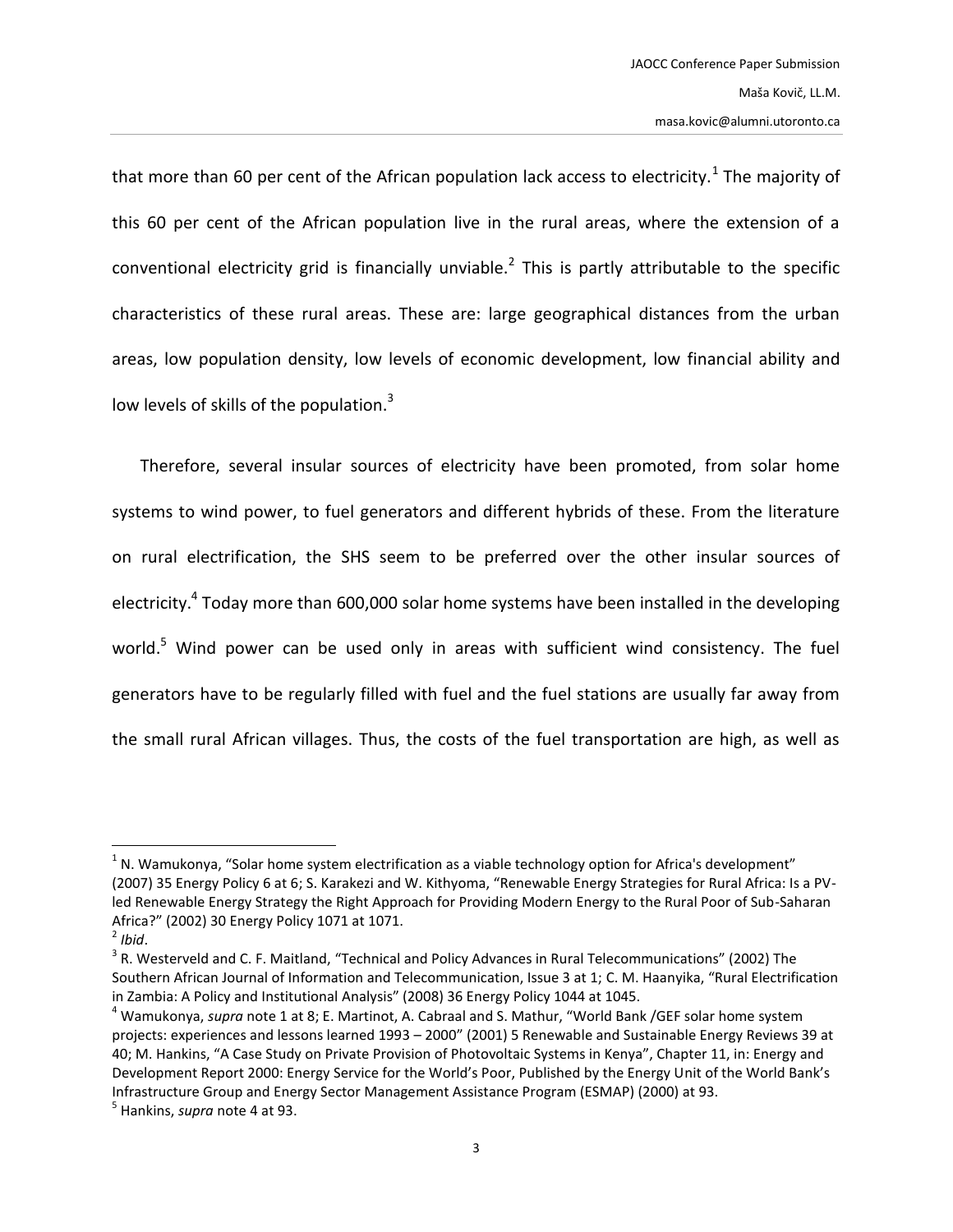there are several difficulties in accessing spare parts and technical support.<sup>6</sup> For example, a study in Kenya found that a household saves around US\$10 monthly from kerosene, battery charging at generation stations and trips to these remote locations, by using an SHS.<sup>7</sup>

<span id="page-3-0"></span>SHS are also advertised to be one of the cleanest electricity generators. Namely, in the production of electricity from the solar power no greenhouse gases are emitted. However, the level of emission reductions from SHS is relatively small.<sup>8</sup> The amount of electricity generated from the SHS is limited. Therefore, the use of SHS replaces only a small amount of greenhouse gas emitting sources of electricity, like kerosene lights or lead-acid batteries.<sup>9</sup> Moreover, the study in Ghana demonstrated that the high energy use in the production of the SHS makes it a less potential greenhouse gas mitigation option.<sup>10</sup> Nevertheless, though these small decreases in emissions, the SHS are an important addition to improving the health of the rural population. The particle emissions from kerosene and other biofuels used in the household for cooking, lighting and warming are the source of acute respiratory infections among the rural population, especially women and children.<sup>11</sup> While the SHS has yet no impact on cooking, where biofuels still continue to be the main source of energy, $12$  the use of SHS for lightning can still alleviate such health problems.

<sup>6</sup> Wamukonya, *supra* note [1](#page-2-0) at 8.

 $^7$  R.J. van der Plas and M. Hankins, "Solar Electricity in Africa: A Reality" (1998) 26 Energy Policy 295 at 299; Hankins, *supra* note [4](#page-2-1) at 96.

<sup>8</sup> Wamukonya, *supra* note [1](#page-2-0) at 9.

<sup>9</sup> *Ibid*.

<sup>10</sup> Nässen, Evertsson and Andersson, *supra* note [27](#page-7-0) at 509.

<sup>11</sup> Karakezi and Kithyoma, *supra* note [1](#page-2-0) at 1074.

<sup>12</sup> *Ibid*. at 1075.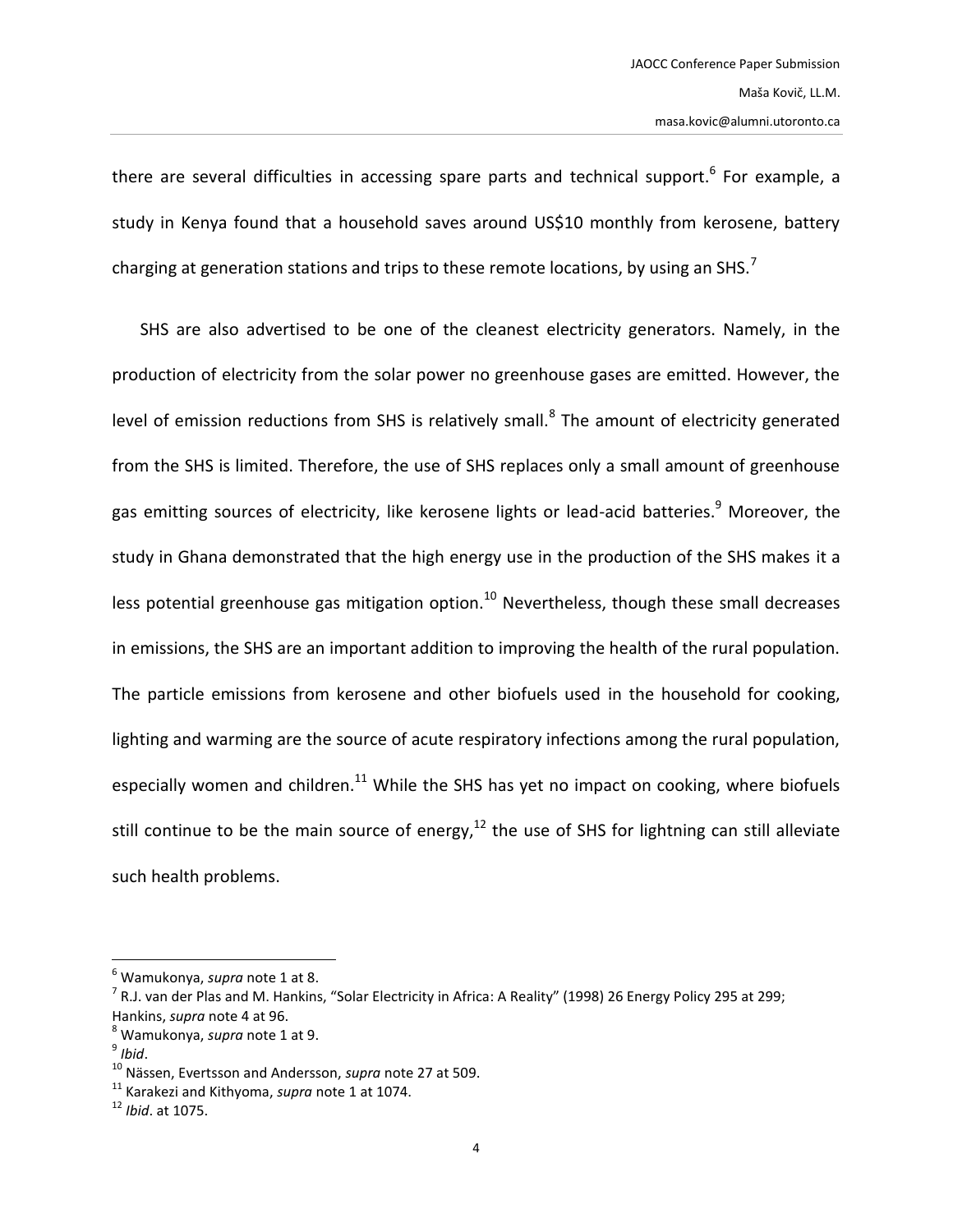As SHS are environmentally the most viable option for electricity production in rural areas, they are the object of several technology transfer projects. Namely, climate change mitigation in the developing States can be achieved only with means that alleviate poverty and improve the quality of living.<sup>13</sup> Both the United Nations Framework Convention on Climate Change [hereafter UNFCCC]<sup>14</sup> and the Kyoto Protocol to the United Nations Framework Convention on Climate Change [hereafter Kyoto Protocol]<sup>15</sup> present commitments of the developed States to facilitate technology transfer to developing countries. Technology transfer can be defined as transfer of systematic knowledge from abroad for the manufacture of a product, for the application of a process, or for the rendering of a service.<sup>16</sup> Both Article 4.5 of the UNFCCC and Article 10 of the Kyoto Protocol urge developed States parties to the convention, to take all steps to promote, facilitate and finance the transfer of or access to environmentally sound technologies and know-how.

<sup>&</sup>lt;sup>13</sup> Wanna Tanunchaiwatana, "Climate Change and Technology Transfer" (1998) 4 Linkages Journal, Vol. 3, 1 at 1. <sup>14</sup> United Nations Framework Convention on Climate Change (1992) 1771 U.N.T.S 107.

<sup>&</sup>lt;sup>15</sup> Kyoto Protocol to the United Nations Framework Convention on Climate Change (1997) 2303 U.N.T.S. 148.

<sup>&</sup>lt;sup>16</sup> A. Dechezlepretre, M. Glachant and Y. Meniere, "Technology transfer by CDM projects: A comparison of Brazil, China, India and Mexico" (2009) 37 Energy Policy 703 at 704; "Climate Change, Technology Transfer and Intellectual Property Rights" published by the International Centre for Trade and Sustainable Development (ICTSD) at 2-3.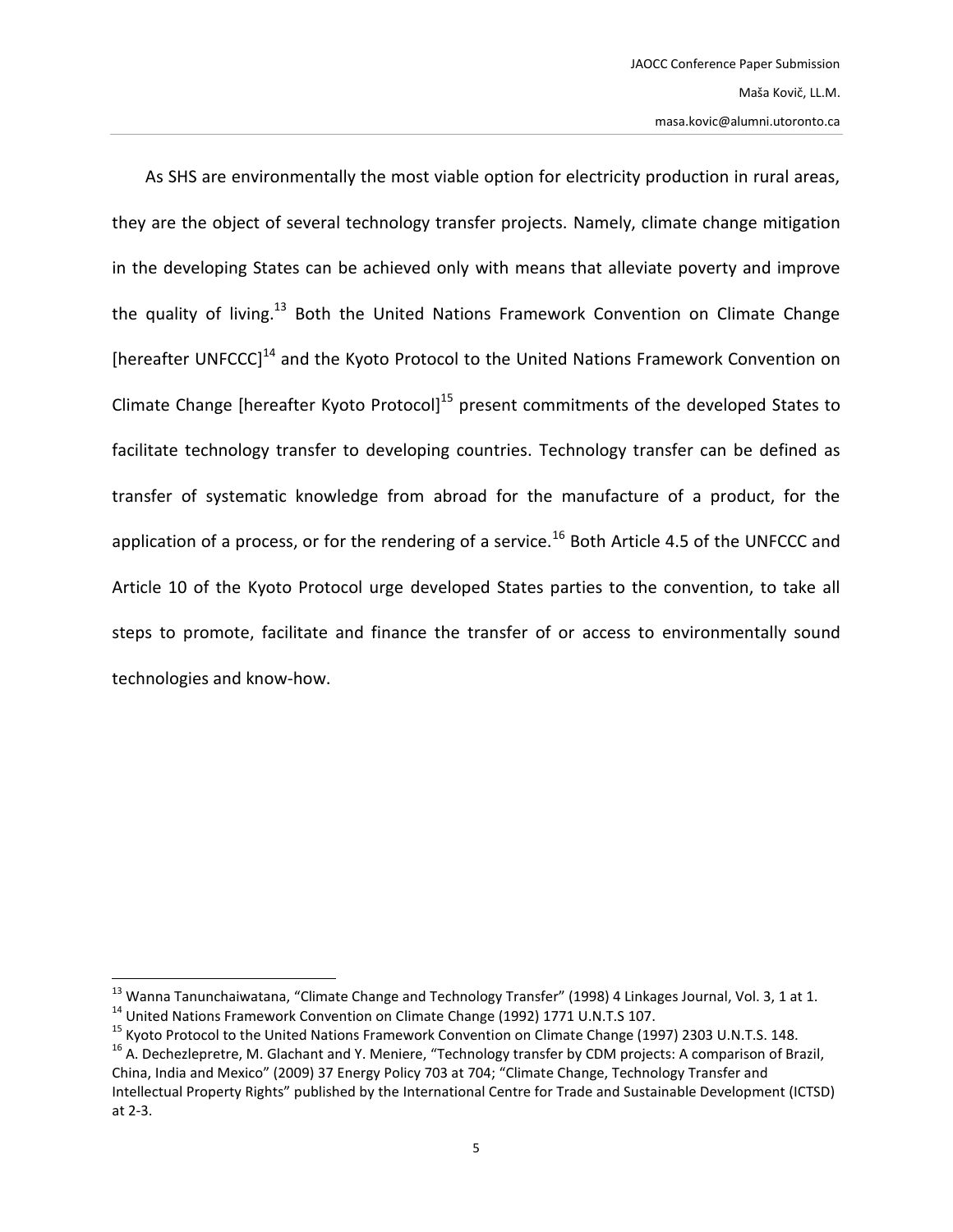### <span id="page-5-2"></span><span id="page-5-0"></span>**3. The different models of SHS in rural Africa**

<span id="page-5-3"></span>A SHS is constructed of a solar photovoltaic panel/module, a battery and a regulator that controls the charging and the discharging of the battery.<sup>17</sup> Only so much electricity can be used daily as it can be stored in the batteries. Thus, the use of electricity from a SHS is limited. A typical SHS can provide enough electricity only for a limited time of lightning (2 to 3 hours) and the operation of radio or TV (1 to 2 hours).<sup>18</sup> Most of the electricity in rural African areas is used for listening to the radio, watching TV or charging cell phones and less for lightning.<sup>19</sup> Though the limited amount of electricity produced may seem as a disadvantage, this is exactly the reason why the SHS has been widely promoted for the electrification of rural Africa. It is believed throughout the literature that the demand for electricity of rural population is low and does not exceed the mentioned limitations.<sup>20</sup>

<span id="page-5-1"></span>In Africa there are currently two different user models of SHS established. Under the first user model, SHS are provided by a local Energy Service Company [hereafter ESCO].<sup>21</sup> This paper refers to these, as the "fee-for-service SHS". The "fee-for-service SHS" are owned by a local

<sup>&</sup>lt;sup>17</sup> M. Gustavsson, "With time comes increased loads – An analysis of solar home system use in Lundazi, Zambia" (2007) 32 Renewable Energy 796 at 797; A. B. Sebitosi, P. Pillay and M. A. Khan, "An Analysis of Off-Grid Electrical Systems in rural Sub-Saharan Africa" (2006) 47 Energy Conversion and Management 1113 at 1114.

<sup>18</sup> Gustavsson, *supra* note [17](#page-5-0) at 797; Wamukonya, *supra* note [1](#page-2-0) at 8; I. Madamombe, "Solar Power: Cheap Energy Source for Africa" (2006) Africa Renewal Vol. 30, No. 3, 10 at 11.

<sup>&</sup>lt;sup>19</sup> Also in areas where there is no TV signal, the electricity is mostly used for watching videos and listening to cassettes. M. Gustavsson and A. Ellegård, "The Impact of Solar Home Systems on Rural Livelihoods. Experiences from Nyimba Energy Service Company in Zambia" (2004) 29 Renewable Energy 1059 at 1062; A. Jacobson, "Connective Power: Solar Electrification and Social Change in Kenya" (2007) World Development, Vol. 35, No. 1, 144 at 153-157; F. D. J. Nieuwenhout, A. van Dijk, P. E. Lasschuit, G. van Roekel, V. A. P. van Dijk, D. Hirsch, H. Arriaza, M. Hankins, B. D. Sharma and H. Wade, "Experience with Solar Home Systems in Developing Countries: A Review" (2001) 9 Prog. Photovolt: Re. Appl. 455 at 462.

<sup>20</sup> Wamukonya, *supra* note [1](#page-2-0) at 8; Karakezi and Kithyoma, *supra* note [1](#page-2-0) at 1073.

<sup>&</sup>lt;sup>21</sup> F. van der Vleuten, N. Stam and R. van der Plas, "Putting Solar Home System Programmes Into Perspective: What Lessons are Relevant?" (2007) 35 Energy Policy 1439 at 1440.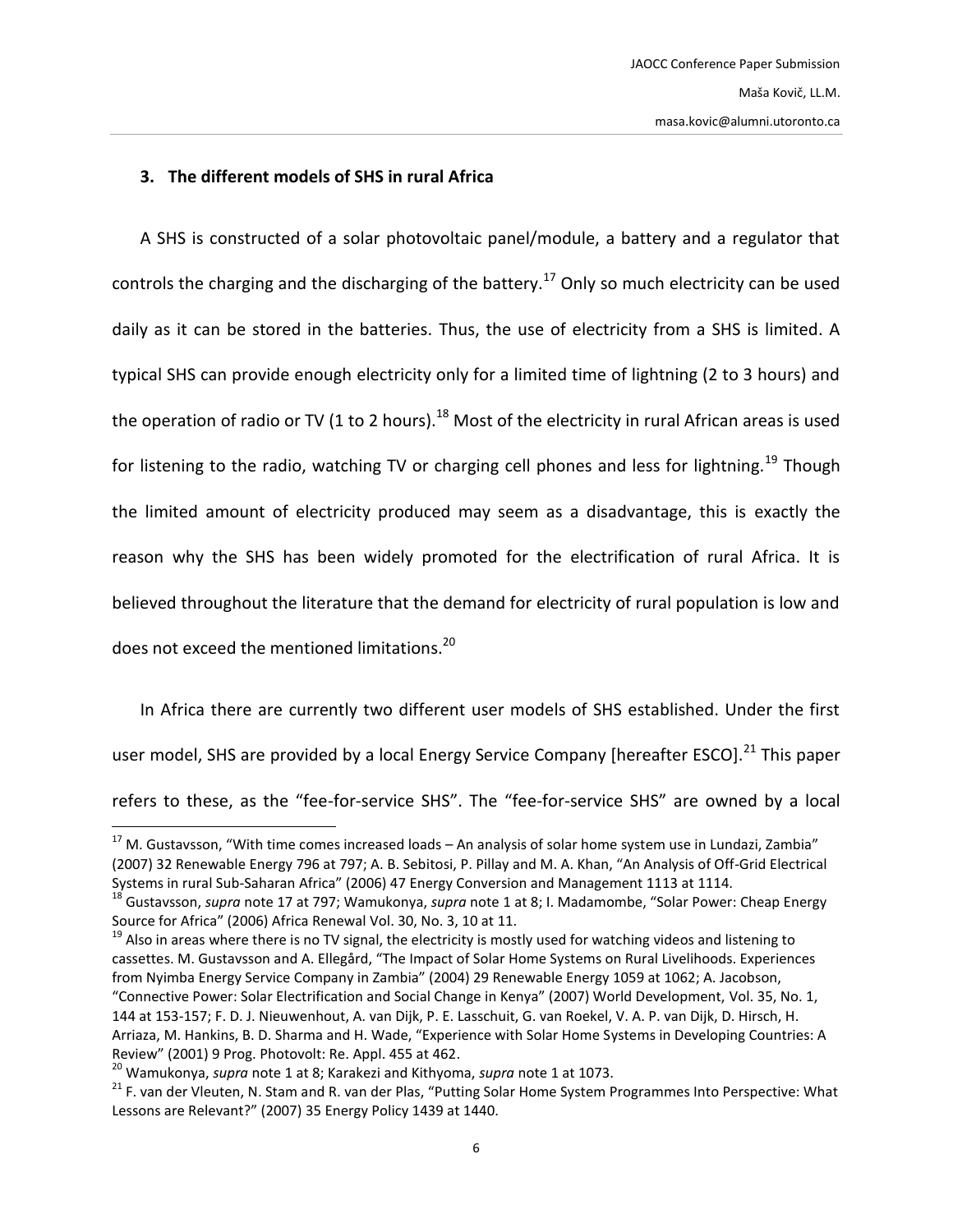stakeholder that provides the SHS to the user and maintains it in exchange for an installation fee and monthly consumption fees.<sup>22</sup> For example, such a model is in operation in Lundazi, Zambia. It is operated by the local energy service company Lundazi Energy Service Company, which is operating 152 SHS. $^{23}$  Under the second user model, the SHS is bought by the user on the market under commercial terms.<sup>24</sup> The paper refers to all these as "market SHS". Under this market model, the user has start-up expenses with the initial purchase of the system and with technical support, such as installation, maintenance, repairs and renewal of batteries.<sup>25</sup> The user does not have to pay a monthly fee for the produced electricity. Such a model is in operation in Kenya, which is also considered to be the most developed SHS market in Africa.<sup>26</sup> Both of these user models have advantages and disadvantages over each other. These are presented in the following paragraphs.

#### *3.1. Consumer costs of electricity*

Costs differ among different user models of SHS. Under the "market SHS", the user bears the initial costs with the purchase of the system and when the battery has to be replaced. On the contrary, in the "fee-for-service SHS" model, the user pays the installation fee and monthly consumption fees. This cost is equal to the conventional grid electricity, which is paid for also in monthly fees (in kilo watt hours (kWh)) according to the amount used. To compare the costs of these, the price of the electricity provided by the "market SHS" has to be calculated in kWh.

l

<sup>22</sup> Gustavsson, *supra* note [17](#page-5-0) at 798.

<sup>23</sup> *Ibid*. at 799.

<sup>24</sup> Vleuten, Stam and Plas, *supra* note [21](#page-5-1) at 1440.

<sup>25</sup> *Ibid*.

<sup>26</sup> Such a system is also in operation in Morocco and Zimbabwe. *Ibid*.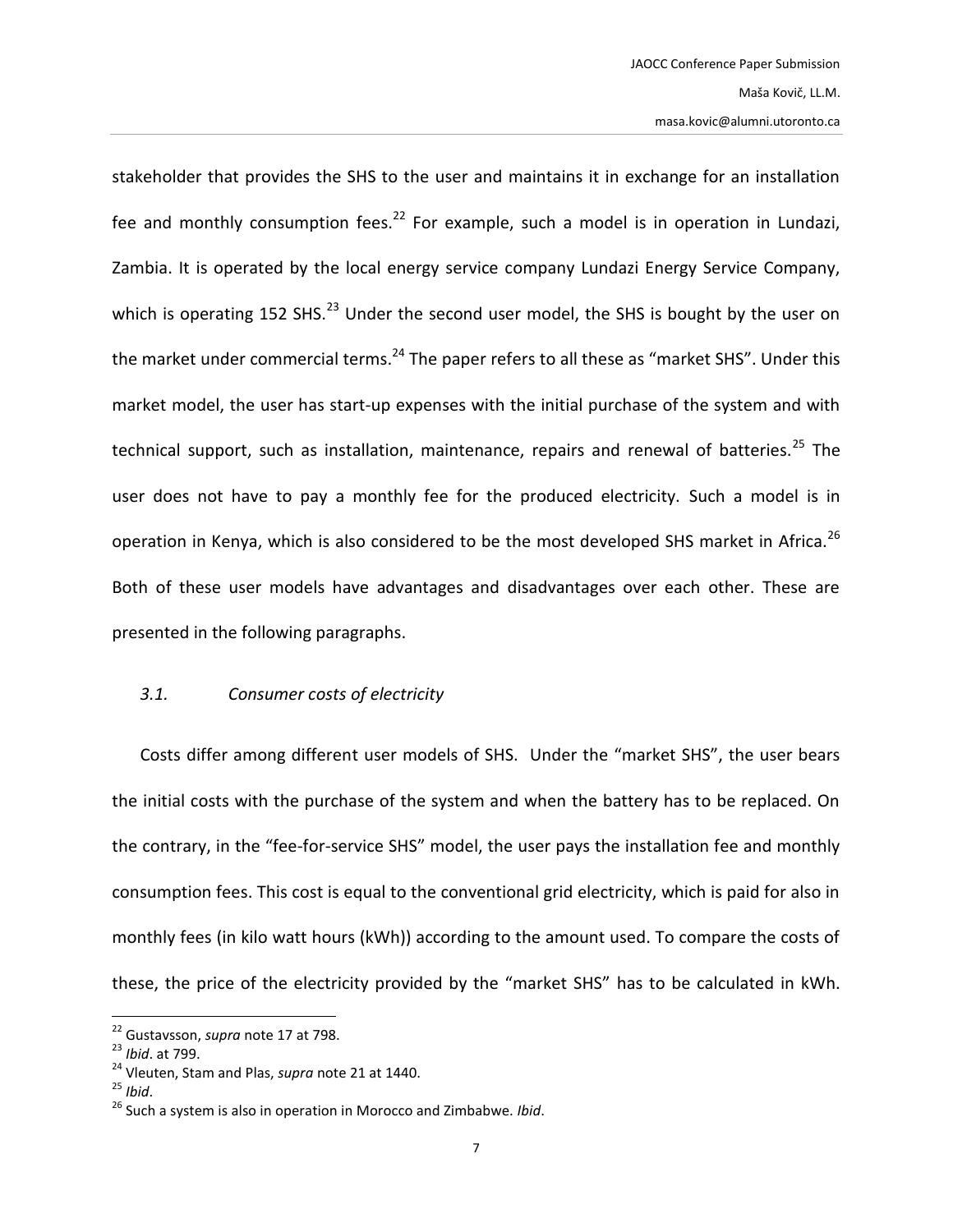<span id="page-7-0"></span>This is done by calculating all the costs of the SHS in its life-cycle and the life cycle of the SHS, which is approximately 25 years.<sup>27</sup> Using this method it has been estimated that the direct consumer costs of the electricity generated by the "market SHS" in Africa is between US\$1.7 to US\$2.88 per kWh.<sup>28</sup> The consumer costs of the "fee-for-service SHS" electricity in Zambia, for example, are above US\$1 per kWh with the installation fee of US\$3.<sup>29</sup> This represents 363.63 per cent per GNP per capita in Zambia.<sup>30</sup> In Kenya, the consumer costs of "market SHS" are at 177.14 per cent per GNP per capita. $31$ 

To put this in perspective, these are the costs of the conventional grid electricity. The tariff of electricity generated by the conventional grid system and paid by the user is as low as between US\$0.03 to US\$0.10 per kWh.<sup>32</sup> The installation fee is however higher for the conventional grid and the waiting time for installation is much longer. $33$  In Ghana the installation fee for a rural village user would be around US\$377. $34$  These fees are normally this high because of the great lengths the grid lines have to be laid.<sup>35</sup> These high initial investment costs are also the reason why electricity providers are not attracted to extend the conventional grid to rural African areas.<sup>36</sup>

<sup>&</sup>lt;sup>27</sup> J. Nässen, J. Evertsson and B. A. Andersson, "Distributed Power Generation versus Grid Extension:An Assessment of Solar Photovoltaics for Rural Electrification in Northern Ghana" (2002) 10 Prog. Photovolt: Res. Appl. 495 at 501. <sup>28</sup> Wamukonya, *supra* note [1](#page-2-0) at 8.

<sup>29</sup> Gustavsson, *supra* note [17](#page-5-0) at 800.

<sup>30</sup> Karakezi and Kithyoma, *supra* note [1](#page-2-0) at 1075.

<sup>31</sup> *Ibid*.

<sup>32</sup> Wamukonya, *supra* note [1](#page-2-0) at 8.

<sup>33</sup> Gustavsson, *supra* note [17](#page-5-0) at 799-800.

<sup>34</sup> Nässen, Evertsson and Andersson, *supra* note [27](#page-7-0) at 503.

<sup>35</sup> *Ibid*. at 507; Haanyika, *supra* not[e 3](#page-2-2) at 1045.

<sup>36</sup> Vleuten, Stam and Plas, *supra* note [21](#page-5-1) at 1445.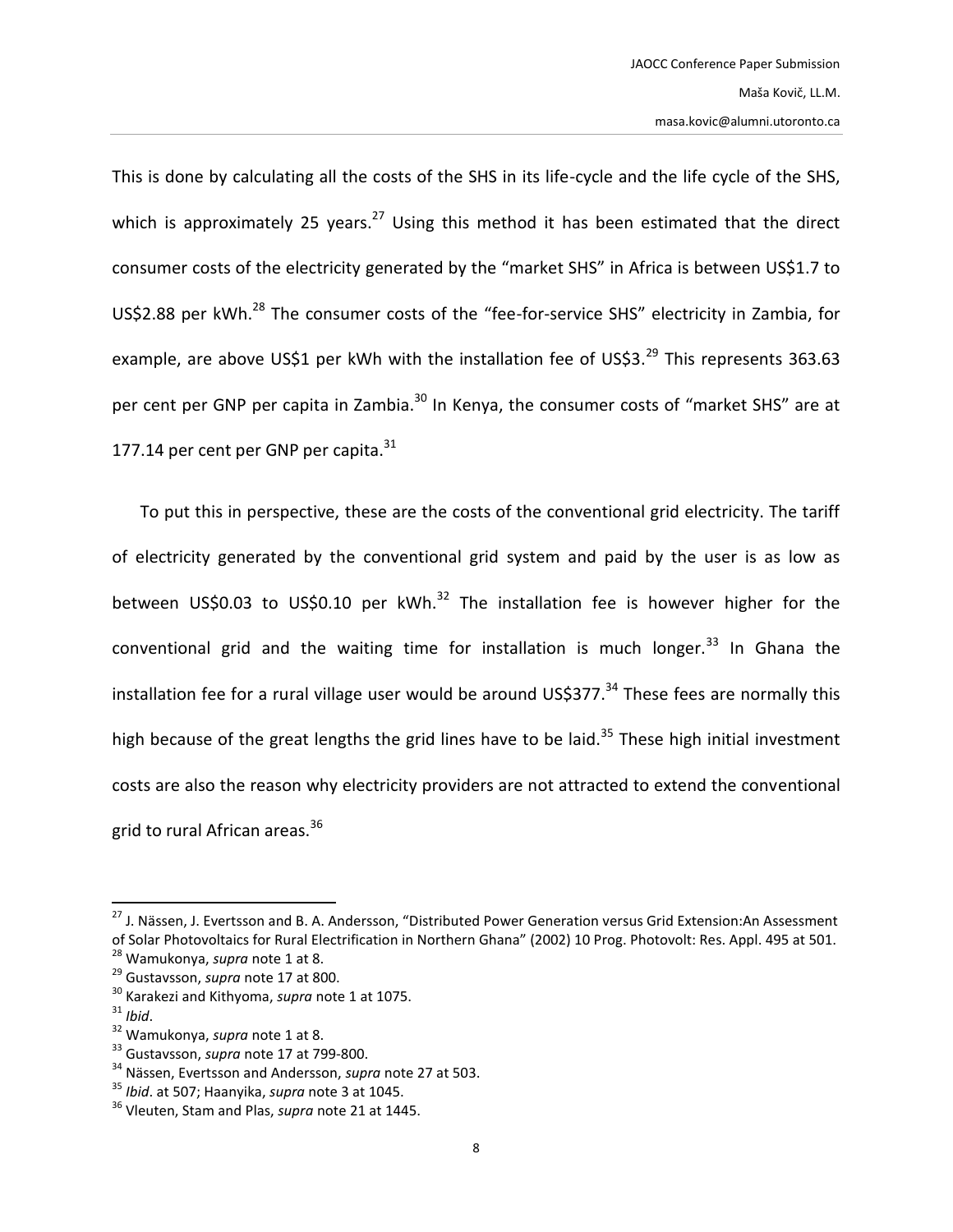The above data demonstrates several significant differences between the two SHS models and conventional grid electricity. Though the rates of electricity in kWh provided by the SHS might be high and most of the poor rural households cannot afford them,  $37$  this option is in general still less costly than extending the conventional electricity grid. In countries with the "market SHS" model, financial solutions, like micro-loans or other specific credits for solar power, have been developed.<sup>38</sup> This divides the payment for the system into small monthly or weekly instalments. In countries with the "fee-for-service SHS" user model, the fee for electricity is paid monthly similar to the conventional grid electricity. However, the above facts show that the installation fees are much lower for the "fee-for-service SHS" than for the conventional grid electricity. This makes also the "fee-for-service SHS" model more affordable for the rural population than an extension of the conventional grid. The literature provides no information whether any micro-loans are available to ease out the costs of the installation fees for the extension of the conventional grid. Moreover, most of the SHS models in Africa are partly financed by foreign donors or state subsidies, which can significantly reduce the costs the users have to pay.<sup>39</sup>

#### *3.2. Financing*

As there are two different SHS user models, there are also two approaches to how the SHS are financed. Most of the SHS in Africa are financed through various development projects by foreign governments, international organizations, NGOs and foreign donors mostly as a

<sup>37</sup> Karakezi and Kithyoma, *supra* note [1](#page-2-0) at 1076, 1082.

 $38$  See part 3.2. at 15.

<sup>39</sup> Karakezi and Kithyoma, *supra* note [1](#page-2-0) at 1082.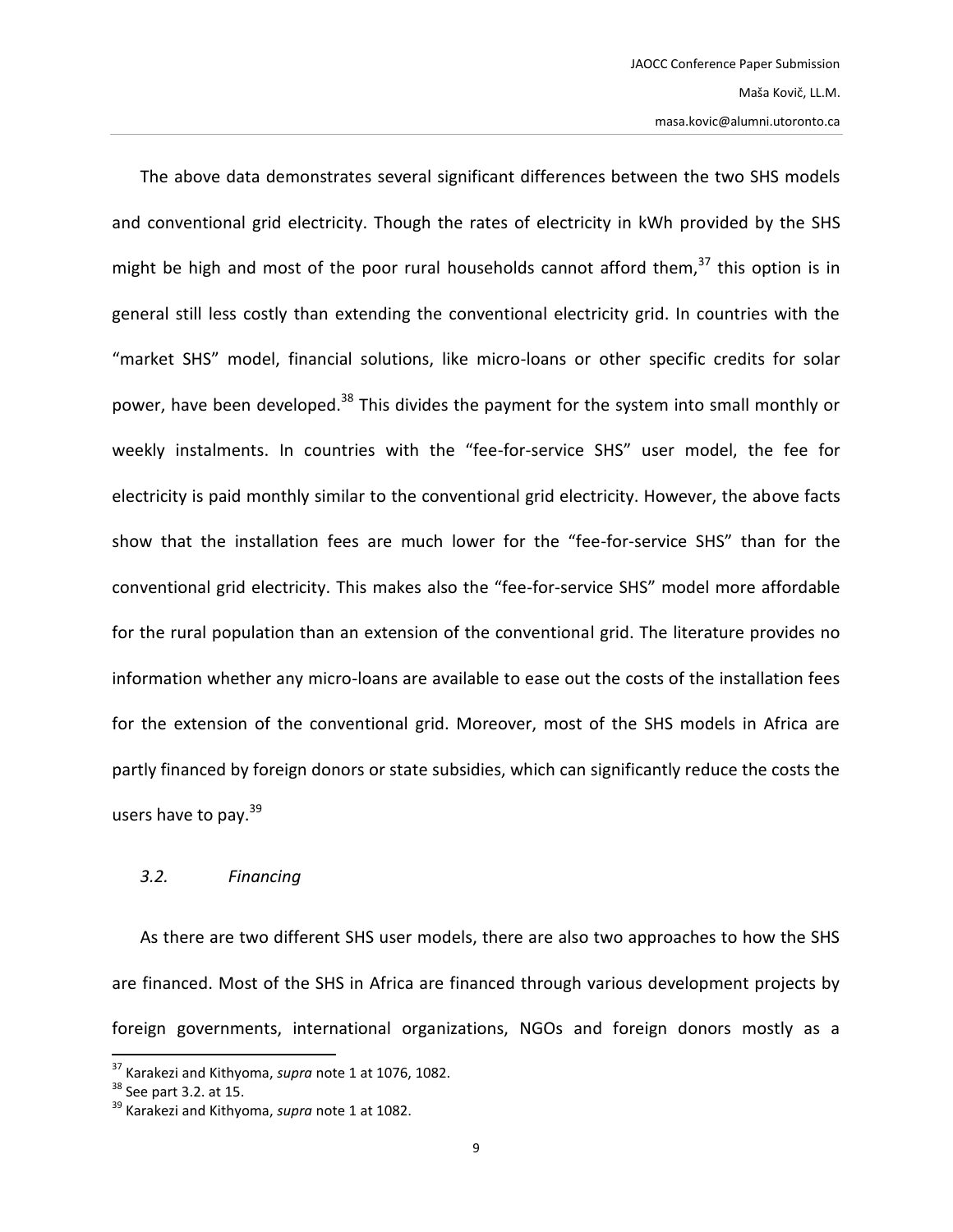technology transfer measure.<sup>40</sup> However, only around 15 per cent of all the costs of a SHS project are paid for by the foreign donors.<sup>41</sup> The rest is funded by the recipient State.<sup>42</sup> In his paper Wamukonya presents a financial study of 8 projects financed by Global Environment Facility [hereafter GEF] in Africa. Out of the total cost of US\$103.8 million for these projects, the grants of GEF amounted to only US\$23.8 million (23 per cent).<sup>43</sup> The rest was financed by the recipient States.

The foreign funding for the "fee-for-service SHS" user model is provided in the form of capital investments and favourable loan models to the local ESCOs to purchase the SHS.<sup>44</sup> The foreign funding for the "market SHS" is provided to individual users in form of establishing micro-loan arrangements at local banks or other financial institutions.<sup>45</sup>

# *3.3. Ownership of the materials of the SHS*

From the above paragraph on financing, the ownership of the SHS can be clearly derived. The solar panels, batteries and transformers of the "fee-for-service SHS" are owned by the ESCO. Thus, the ESCO is also responsible for the installation of the SHS and its regular maintenance. In the "market SHS" the SHS is owned by the user.

<sup>40</sup> Wamukonya, *supra* note [1](#page-2-0) at 8.

<sup>41</sup> *Ibid*. at 11.

<sup>42</sup> *Ibid*. at 12.

<sup>43</sup> *Ibid*. at 11.

<sup>44</sup> Gustavsson, *supra* note [17](#page-5-0) at 799.

<sup>45</sup> Vleuten, Stam and Plas, *supra* note [21](#page-5-1) at 1440.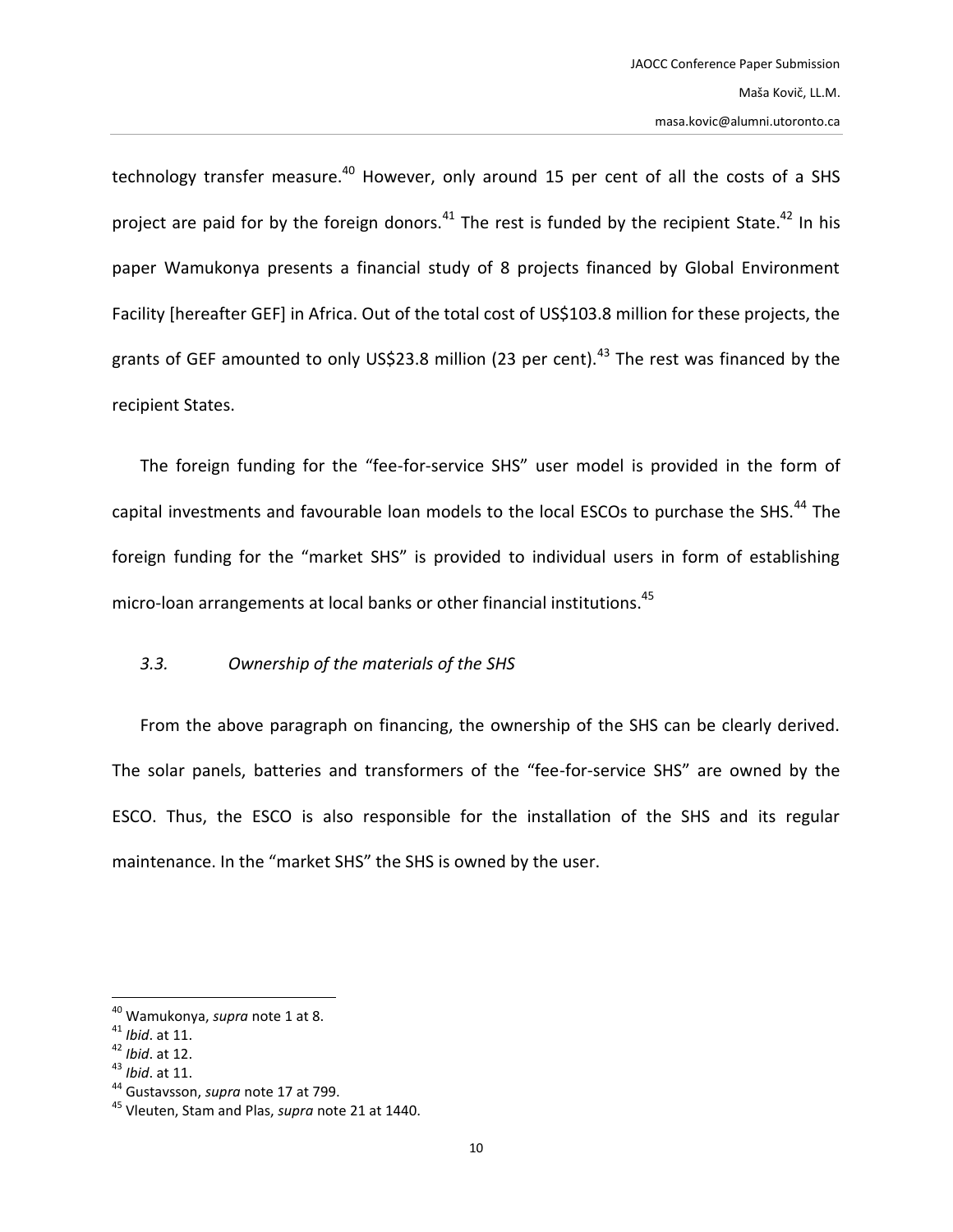#### *3.4. Operation and maintenance*

Maintenance of both SHS user models and the conventional grid is difficult. The solar panels have to be cleaned on a regular basis and the batteries have to be changed regularly, approximately every 5 years. $46$  This requires a certain technical knowledge about the functioning of the SHS. Therefore, SHS can be a sustainable source of electricity only if there is a technician available for regular maintenance. Currently this problem is solved in two ways. Where the SHS is operated by an ESCO, the ESCO usually educates one or more villagers to perform the maintenance tasks of a technician.<sup>47</sup> For example, in Zambia, the ESCO employed technicians make monthly inspections on all the SHS and if there is a malfunction they are at the site within 2 working days.<sup>48</sup> All these costs are born by the ESCO.<sup>49</sup> In countries like Kenya, where a market in SHS is developed and the distribution of SHS is disseminated throughout the country, the market competition has also forced the creation of branches of services throughout the county.<sup>50</sup> The user has to pay for the maintenance work at commercial prices.<sup>51</sup> An additional disadvantage of the "market SHS" model compared to the "fee-for-service SHS" model is the access to low quality SHS. Such systems have a low performance, they break more

<sup>&</sup>lt;sup>46</sup> Life time of the battery is 5 years only if the SHS is installed and used properly. However, where the SHS is purchased by the users themselves, the users tend to lower their costs, by not purchasing all the pieces of the system or a lower quality system. This reduces the life time of the battery for more than a half, to 2 years. Plas and Hankins, *supra* note [7](#page-3-0) at 300; Nässen, Evertsson and Andersson, *supra* not[e 27](#page-7-0) at 503; Gustavsson and Ellegård, *supra* note [19](#page-5-2) at 1066.

<sup>47</sup> Gustavsson, *supra* note [17](#page-5-0) at 797; Haanyika, *supra* note [3](#page-2-2) at 1050.

<sup>&</sup>lt;sup>48</sup> The study of solar power electrification in Ghana demonstrated similar availability of village technicians. Nässen, Evertsson and Andersson, *supra* not[e 27](#page-7-0) at 504; Gustavsson, *supra* not[e 17](#page-5-0) at 800-801; Gustavsson and Ellegård, *supra* note [19](#page-5-2) at 1066.

<sup>49</sup> Gustavsson, *supra* note [17](#page-5-0) at 801; Gustavsson and Ellegård, *supra* note [19](#page-5-2) at 1066.

<sup>50</sup> Vleuten, Stam and Plas, *supra* note [21](#page-5-1) at 1441.

<sup>51</sup> *Ibid*.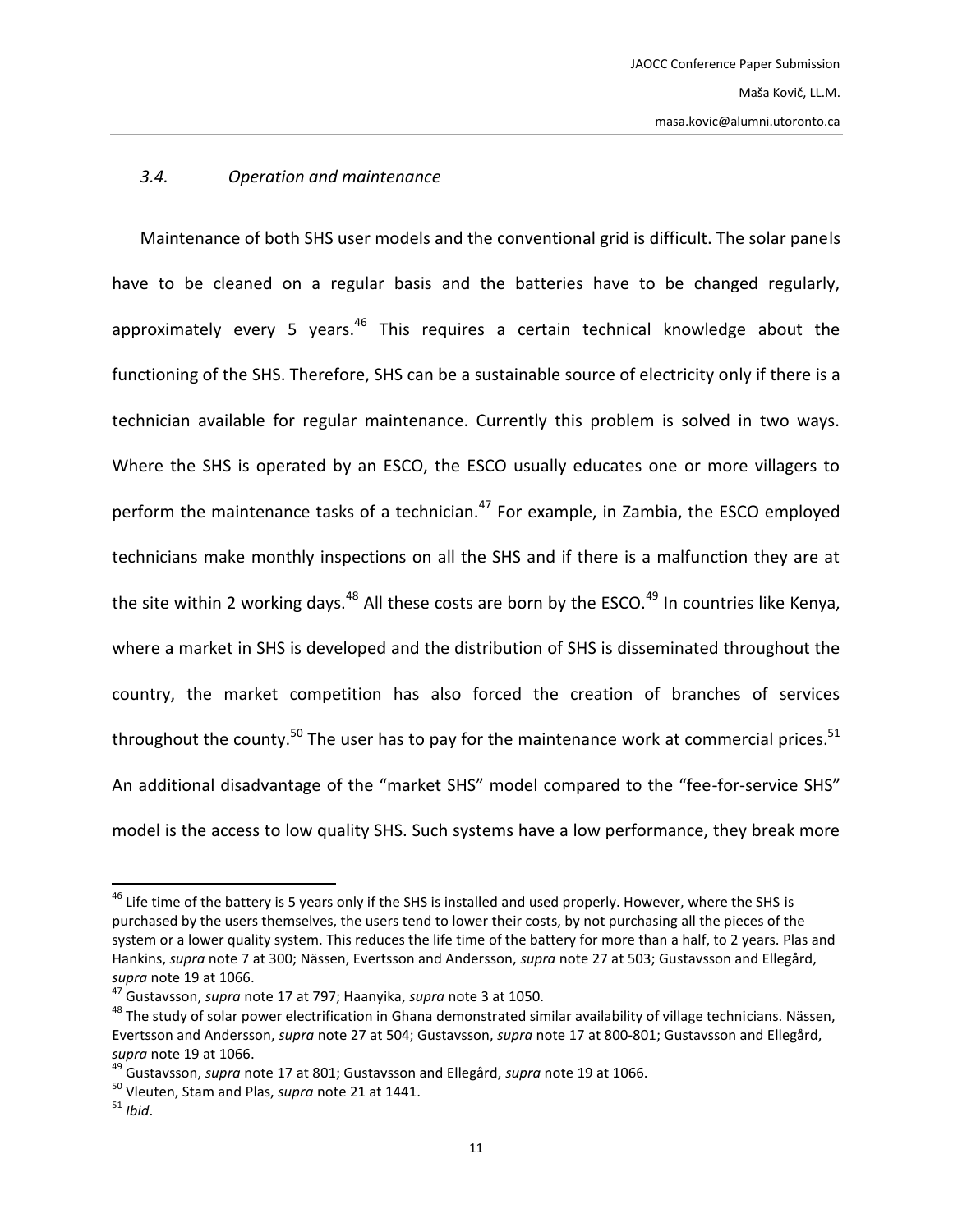often and have a higher instance of power shortages.<sup>52</sup> This increases the maintenance and repair costs for the user.

### <span id="page-11-0"></span>*3.5. Reliability*

The reliability of both the SHS and the conventional grid is questionable. As abovementioned, the SHS can provide only a limited amount of electricity. That is, as much electricity as can be stored in the battery. When this amount is used up, the battery has to be charged again. This means that if too many appliances are connected to the system, the battery will discharge itself and the household will temporarily lose power.<sup>53</sup> As long as the operating hours of the SHS and the limited amount of appliances connected are respected, as well as the panels are regularly cleaned to receive the full amount of sun power, the SHS is very reliable.

In comparison, the study conducted in Ghana demonstrated that the conventional grid is far less reliable than the two SHS user models. Owing to the prolonged droughts and the smaller water volume in the Volta Lakes, the problems with the power shortfalls in the conventional grid electricity are more common.<sup>54</sup> Similar drought related problems are occurring in Kenya and elsewhere in Africa.<sup>55</sup> These power shortfalls mostly affect the rural and less populated

<sup>&</sup>lt;sup>52</sup> R. D. Duke, A. Jacobson and D. M. Kammen, "Photovoltaic Module Quality in the Kenyan Solar Home Systems Market" (2002) 30 Energy Policy 477 at 482.

<sup>53</sup> Gustavsson and Ellegård, *supra* not[e 19,](#page-5-2) at 1065.

<sup>54</sup> Nässen, Evertsson and Andersson, *supra* note [27,](#page-7-0) at 507.

<sup>&</sup>lt;sup>55</sup> K. V. O. Rabah, "Integrated Solar Energy Systems for Rural Electrification in Kenya" (2005) 30 Renewable Energy 23 at 26.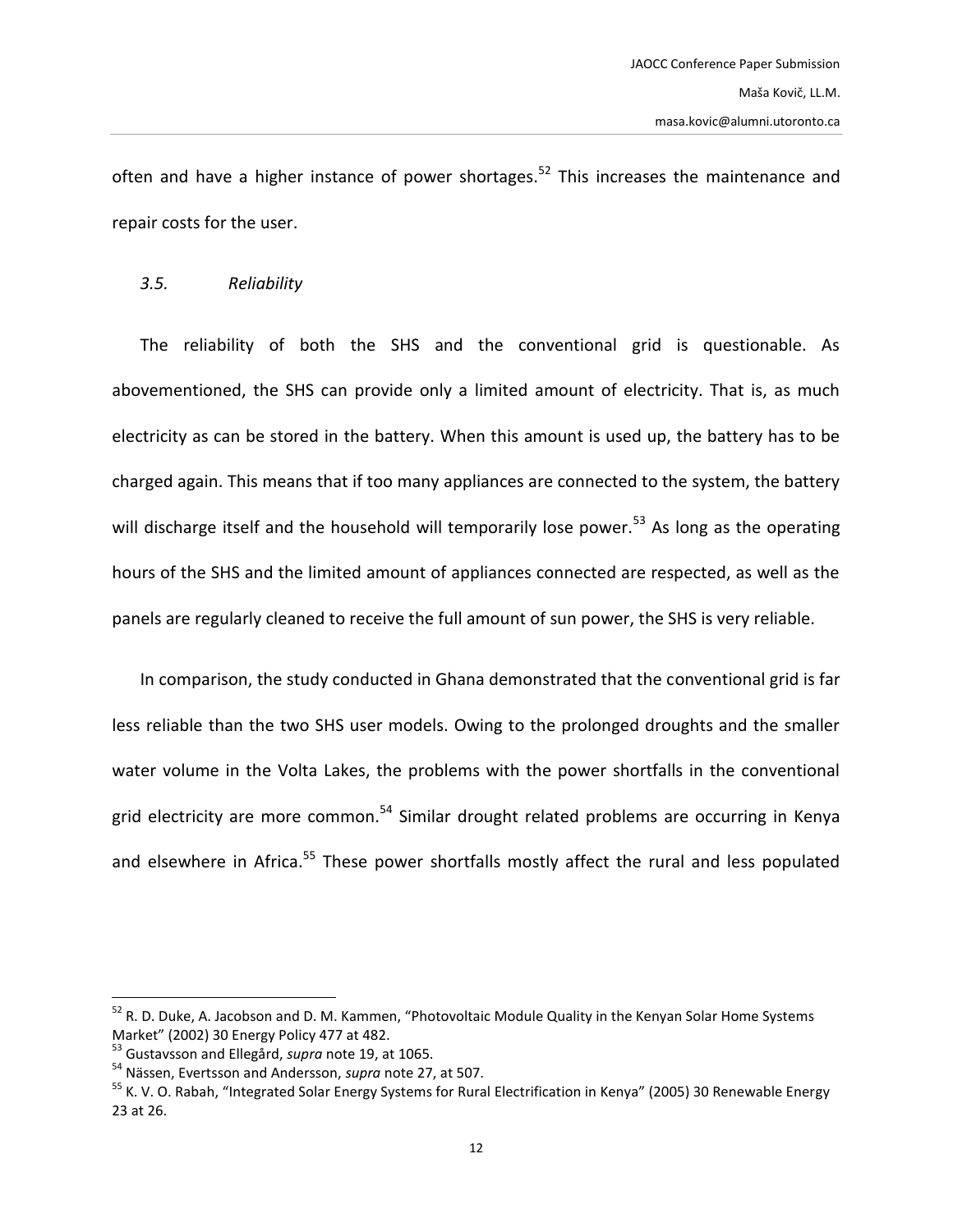areas.<sup>56</sup> Due to remoteness of the rural areas, the power outages are much longer than in the urban areas, as distance affects the technician's ability to come and remove the interruptions.<sup>57</sup>

# **4. "Fee-for-service SHS" vs. "market SHS"**

As presented above, there are two major models of access to SHS: "fee-for-service SHS" and "market SHS". Only 13 per cent of SHS in the World are "fee-for-service SHS", while 79 per cent are "market SHS".<sup>58</sup> There is no data available for Africa only. The reason for the development of two different models of access to SHS lies in the different institutional backgrounds of the African countries. Why is the "fee-for-service SHS" the most appropriate model for Zambia and why the "market SHS" model is more effective in Kenya?

# *4.1. "Fee-for-service SHS" model in Zambia*

The "fee-for-service SHS" model in Zambia was designed as a complex and large-scale project by the Government of Zambia and the Swedish International Development Agency [hereafter SIDA] and the GEF, as the donor organizations.<sup>59</sup> The donations of SIDA and GEF lowered the total costs of the SHS for the end-user.<sup>60</sup> Such a project is a complex and lengthy

<sup>56</sup> Nässen, Evertsson and Andersson, *supra* note [27](#page-7-0) at 507.

<sup>57</sup> *Ibid*.

<sup>58</sup> Nieuwenhout, van Dijk, Lasschuit, van Roekel, van Dijk, Hirsch, Arriaza, Hankins, Sharma and Wade, *supra* note [19](#page-5-2) at 457.

<sup>59</sup> Vleuten, Stam and Plas, *supra* note [21](#page-5-1) at 1441; Haanyika, *supra* note [3](#page-2-2) at 1054.

<sup>60</sup> Vleuten, Stam and Plas, *supra* note [21](#page-5-1) at 1443; Haanyika, *supra* note [3](#page-2-2) at 1054.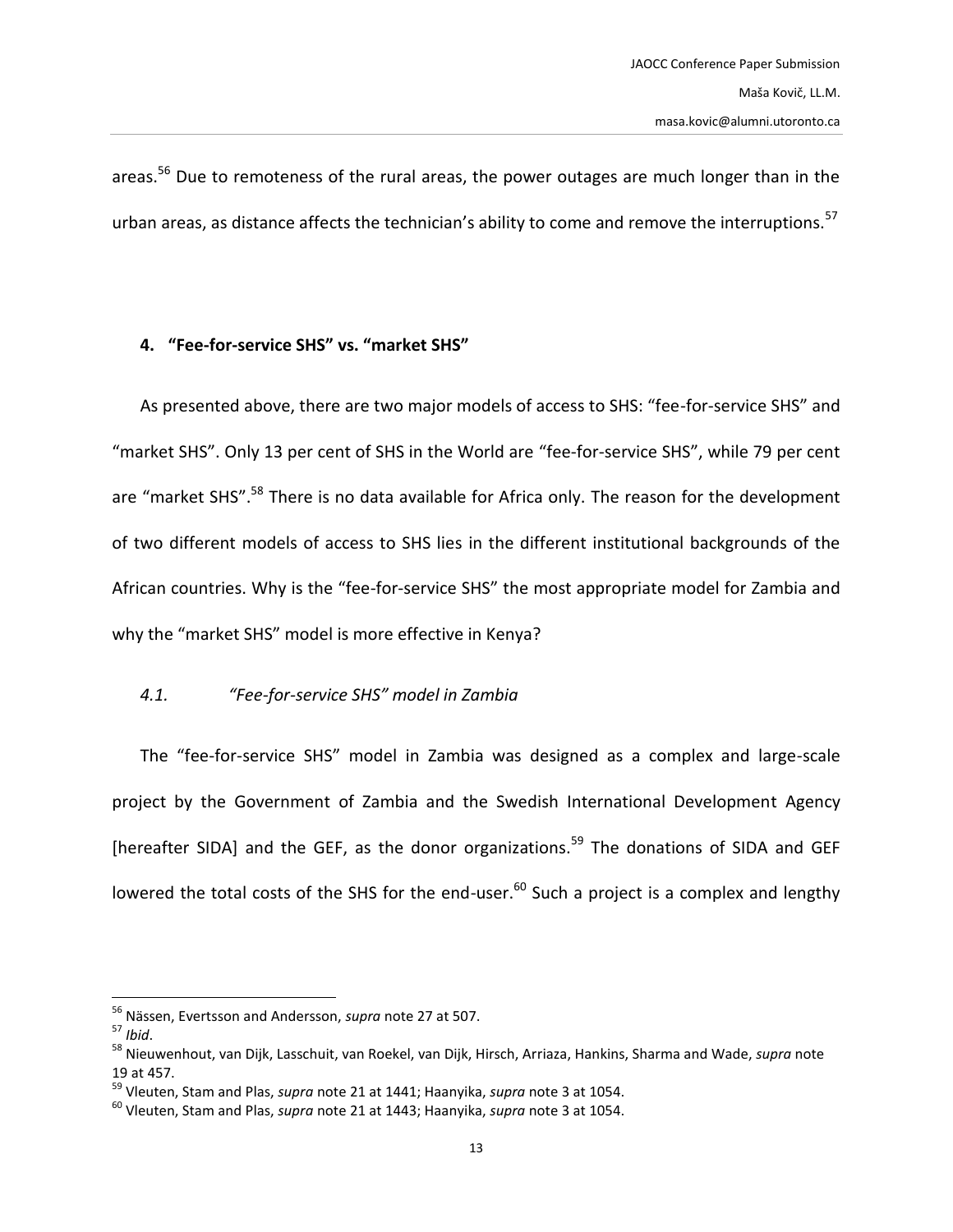process that demands a certain institutional capacity of the recipient country.<sup>61</sup> Especially, the legal institutions have to be developed and have to function properly. Zambia has adopted a whole set of legal rules governing rural electrification and has established an Energy Regulation Board. This board oversees the functioning of the ESCOs and their provision of SHS, determines the electricity price and defines the rules of the provider-user relationship.<sup>62</sup> Moreover, the functioning of a strong judiciary body is also necessary to ensure that the fees are paid regularly, as well as contracts between the provider and user, technicians' employment contracts and the agreements regarding the operation and maintenance of the SHS are respected.

<span id="page-13-0"></span>In Zambia three ESCOs in Lundazi, Chipata and Nyimba were established to hold the role of the SHS provider and to manage the SHS. $^{63}$  In all three cases, local farming businesses have taken up the function of an ESCO as an additional service. $64$  The Nyimba ESCO [hereafter NESCO] provides the users with a SHS (the users do not have the ability to choose between different types of SHS)<sup>65</sup> in return for an installation fee of US\$33.33 and it collects also the monthly fee.<sup>66</sup> This fee is around US\$6.25 for an average user, regardless of his consumption.<sup>67</sup>

<sup>61</sup> Vleuten, Stam and Plas, *supra* note [21](#page-5-1) at 1441.

<sup>62</sup> Gustavsson and Ellegård, *supra* not[e 19](#page-5-2) at 1062; Haanyika, *supra* note [3](#page-2-2) at 1051, 1055.

<sup>&</sup>lt;sup>63</sup> A. Ellegård, A. Arvidson, M. Nordström, O. S. Kalumiana and C. Mwanza, "Rural People Pay for Solar: Experiences from the Zambia PV-ESCO Project" (2004) 29 Renewable Energy 1251 at 1253; Gustavsson and Ellegård, *supra* note [19](#page-5-2) at 1061.

<sup>64</sup> Gustavsson and Ellegård, *supra* not[e 19](#page-5-2) at 1061.

<sup>65</sup> Ellegård, Arvidson, Nordström, Kalumiana and Mwanza, supra note [63](#page-13-0) at 1253.

<sup>66</sup> Madamombe, *supra* not[e 18](#page-5-3) at 11.

<sup>67</sup> *Ibid*.; Gustavsson and Ellegård, *supra* note [19](#page-5-2) at 1063.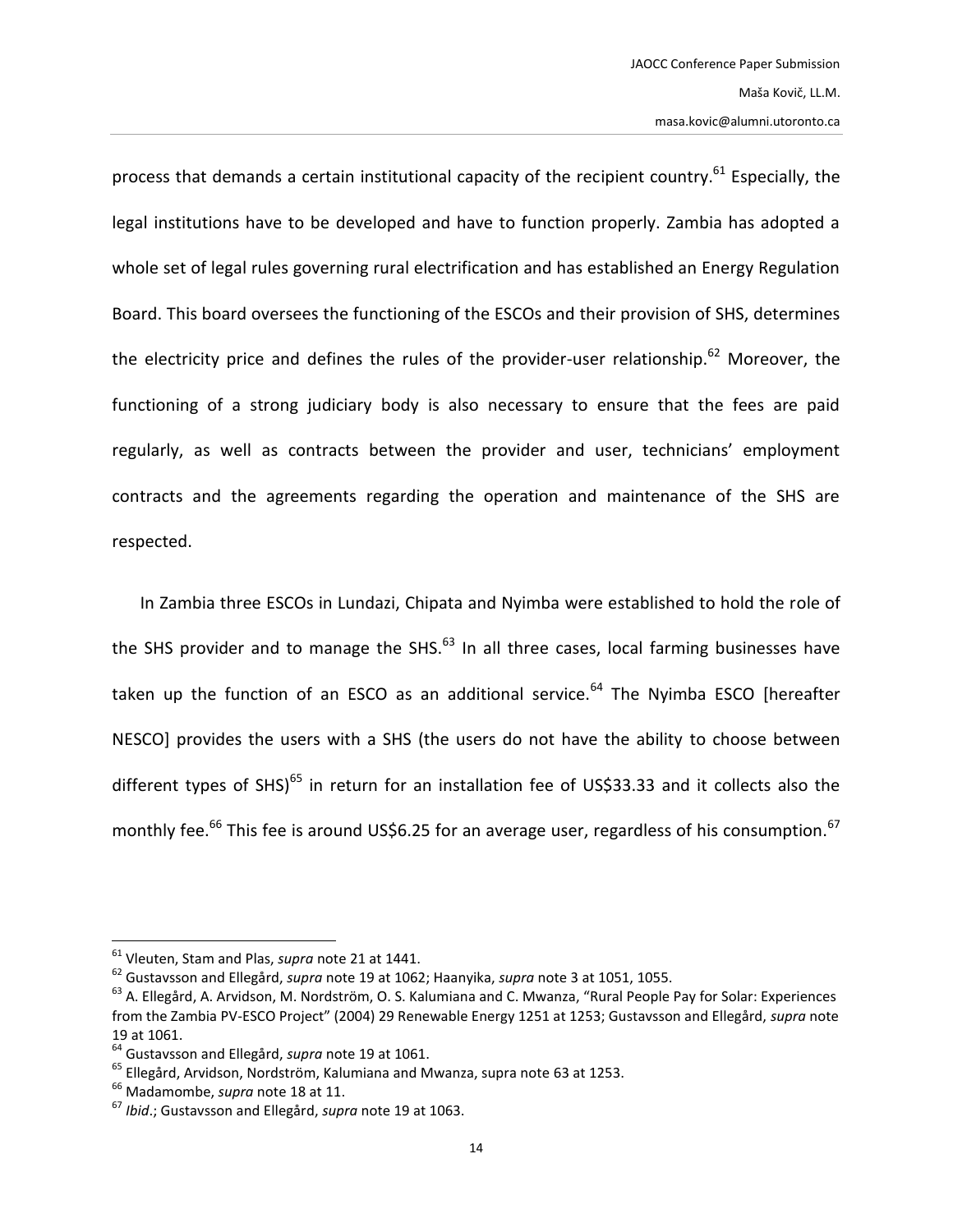Because of inflation the fees change annually.<sup>68</sup> Thus, to reflect this, the contract between NESCO and the user is also renewed annually.<sup>69</sup> The SHS is installed on the premises of the user to give them social control over the system and avoid theft.<sup>70</sup> The users also sign an agreement with NESCO to take responsibility over the equipment.<sup>71</sup> Under this agreement they are liable to very severe costs if the SHS gets lost or sold.<sup>72</sup> As the provider of SHS, NESCO has the responsibility to provide all the technical support. Therefore, it employs technicians that conduct regular maintenance work and change the batteries for the end-users. However, the NESCO is only the provider and the real owner of the equipment is the Government of Zambia.<sup>73</sup> A study showed that the Zambian users are very satisfied with the availability of the NESCO staff for maintenance, servicing and other client contacts.<sup>74</sup>

The low installation and monthly fees make the SHS accessible to the wealthier rural population.<sup>75</sup> Unfortunately, the poorest of the poor still cannot afford an SHS.<sup>76</sup> The SHS is accessible to the rural population in Zambia, because the costs of the electricity are divided into small monthly payments combined with the fact that they do not hold the cost of maintenance and reparation. Such small payments are more affordable to the rural population than a big initial investment. Moreover, taking a credit to purchase the SHS is nearly impossible for the

 $\overline{\phantom{a}}$ <sup>68</sup> Gustavsson and Ellegård, *supra* not[e 19](#page-5-2) at 1064.

<sup>69</sup> *Ibid*.

<sup>70</sup> Ellegård, Arvidson, Nordström, Kalumiana and Mwanza, *supra* note [63](#page-13-0) at 1255.

<sup>71</sup> *Ibid*.

<sup>72</sup> *Ibid*.

<sup>73</sup> *Ibid*. at 1259; Gustavsson and Ellegård, *supra* note [19](#page-5-2) at 1061.

<sup>74</sup> Gustavsson and Ellegård, *supra* not[e 19](#page-5-2) at 1070-1071.

<sup>75</sup> Ellegård, Arvidson, Nordström, Kalumiana and Mwanza, *supra* note [63](#page-13-0) at 1255.

<sup>76</sup> *Ibid*.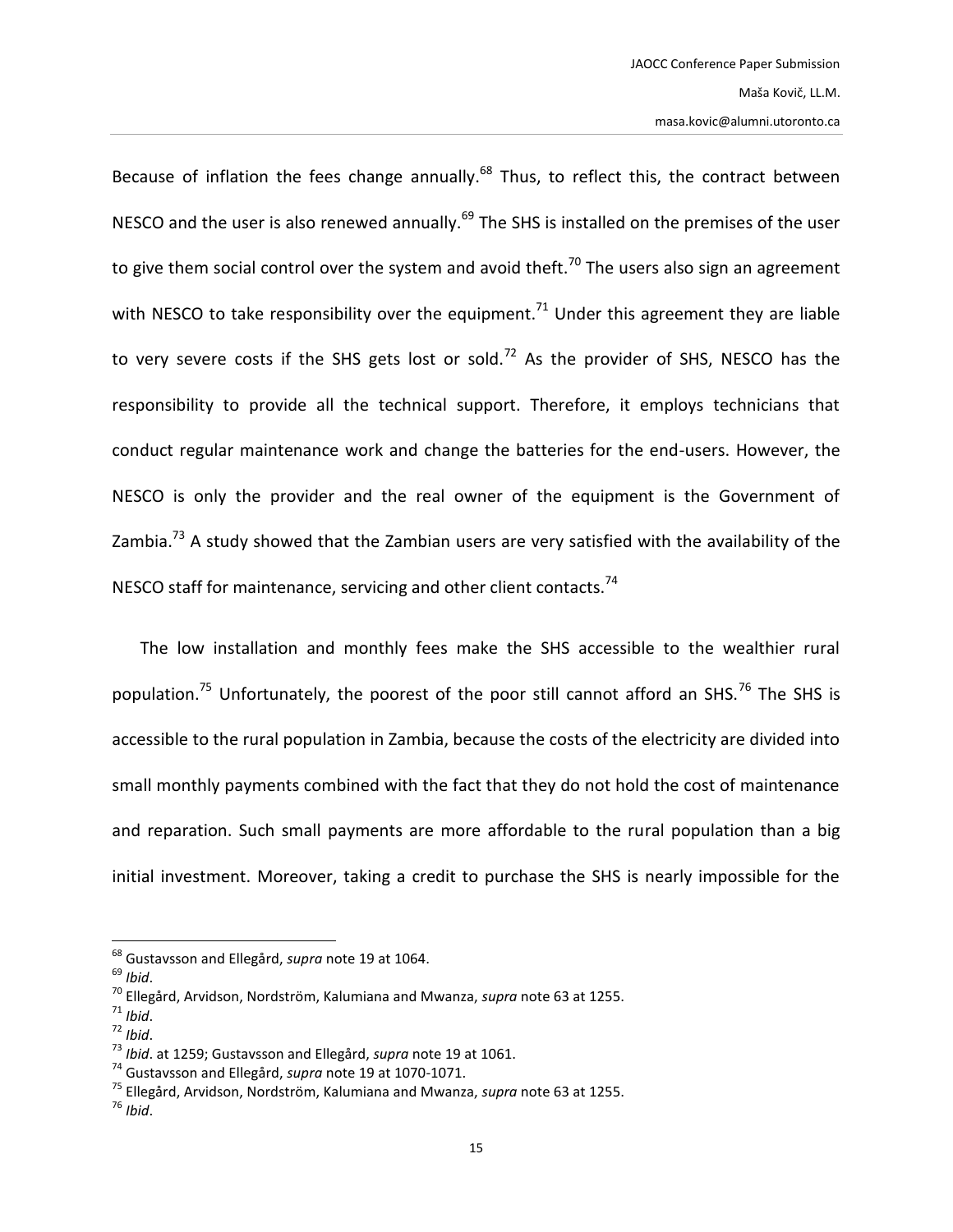rural population in Zambia, as the lending policy of the banks in Zambia is very discouraging. The banks either do not have their services in rural areas, or do not offer credits there.<sup>77</sup> Moreover, they have no interest in arranging a micro-loan lending policy for the purchase of a SHS.<sup>78</sup> An additional discouraging factor is the interest rate for credits at 50-60 per cent.<sup>79</sup> Thus, the "fee-for-service SHS" model is the most convenient model of access to SHS for the rural population in Zambia.

# *4.2. "Market SHS" model in Kenya*

Kenya has the largest private sector dominated SHS market in any of the developing countries.<sup>80</sup> In Kenya the access to SHS is self-organized by the user within the framework of an unsubsidized over-the-counter commercial market. $81$  Only 25 per cent of sales are government or donor financed. $82$  The market is spread throughout the country with a total of 150,000 households in Kenya that had a SHS installed as of the year 2000.<sup>83</sup> Currently there are 10 major SHS manufacturing and importing companies in Kenya and hundreds of rural vendors and services. $84$  Moreover, the demand is increasing. $85$  The user has to buy the SHS from a local

l

<sup>77</sup> *Ibid*. at 1258.

<sup>78</sup> *Ibid*.

<sup>79</sup> *Ibid*.

<sup>80</sup> Duke, Jacobson and Kammen, *supra* not[e 52](#page-11-0) at 478; A. Jacobson and D. M. Kammen, "Engineering, Institutions, and Public Interest: Evaluating Product Quality in the Kenyan Solar Photovoltaics Industry" (2007) 35 Energy Policy 2960 at 2960.

<sup>81</sup> Vleuten, Stam and Plas, *supra* note [21](#page-5-1) at 1440; Jacobson, *supra* note [19](#page-5-2) at 146.

<sup>82</sup> Jacobson, *supra* note [19](#page-5-2) at 159.

<sup>83</sup> Vleuten, Stam and Plas, *supra* note [21](#page-5-1) at 1446.

<sup>84</sup> Duke, Jacobson and Kammen, *supra* not[e 52](#page-11-0) at 481; ESMAP, *supra* note **Error! Bookmark not defined.** at 3; Hankins, *supra* note [4](#page-2-1) at 94, 96.

<sup>85</sup> Plas and Hankins, *supra* note [7](#page-3-0) at 296; Jacobson, *supra* note [19](#page-5-2) at 146.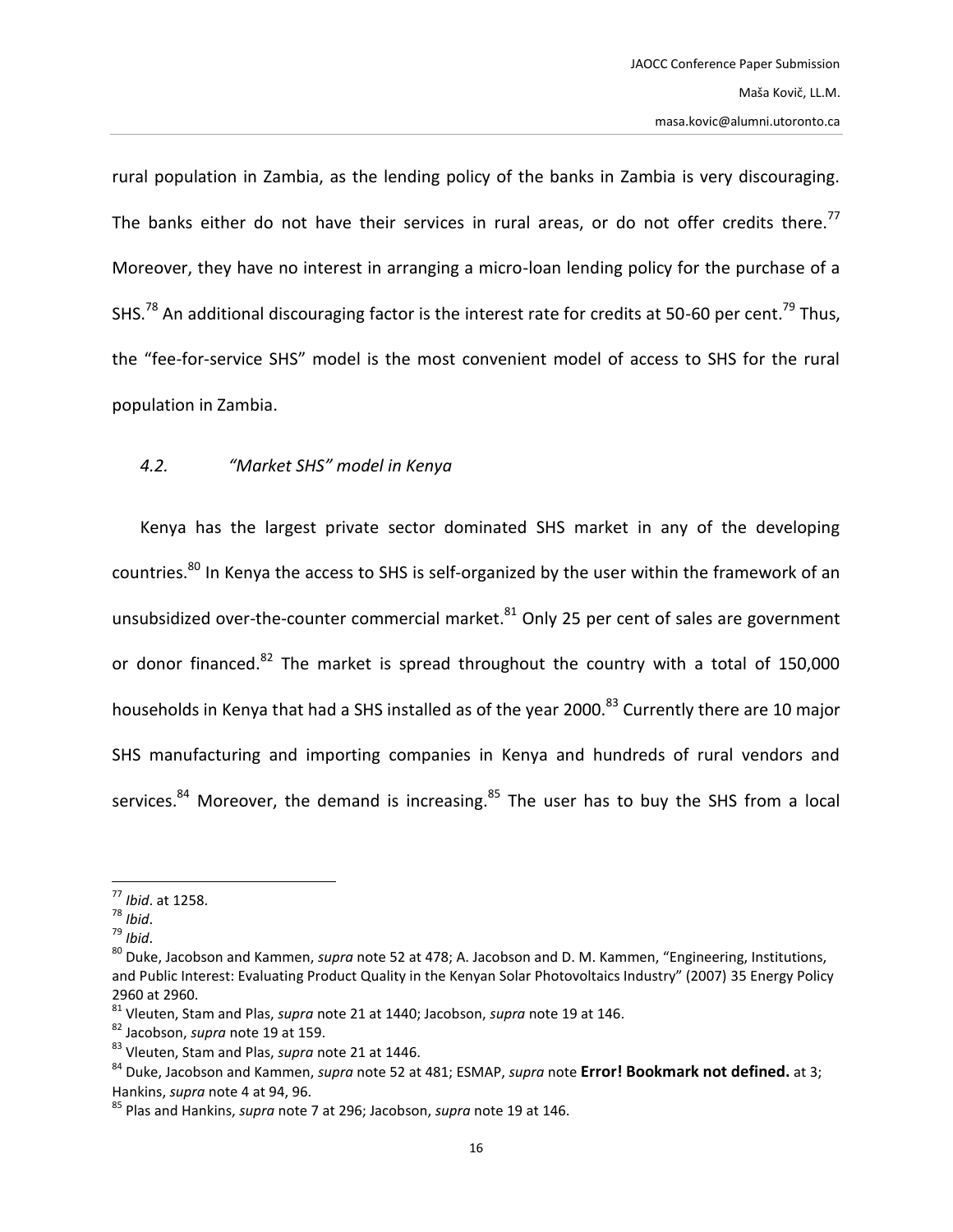distributor and can chose between several different types of SHS.<sup>86</sup> This also means that the users have the ability to choose between different qualities of the systems and different cost structures. Since not all the users can afford the higher quality SHS, several users choose the lower quality SHS or decide not to purchase all the parts of the system, which results in lower performance of the system.<sup>87</sup> However, costs of the SHS in Kenya are steadily lowering due to the increased competition.<sup>88</sup> The SHS is thus becoming increasingly more available also to the lower income rural population, not just the rural middle class.<sup>89</sup> The Government of Kenya has also helped, by reducing the import duties on the solar modules/panes to 5 per cent and removed the value added tax for these modules.<sup>90</sup> The SHS in Kenya costs around US\$40-80,<sup>91</sup> while the average household income is US\$90 per month.<sup>92</sup> The SHS are bought by cash.<sup>93</sup> Such a large investment is acceptable for the user only if the banking system is sophisticated enough to offer micro-loans to the population.

As in Zambia, also in Kenya the banks were in the beginning reluctant to offer credits to rural population. The employed rural population could get loans for SHS from banks at

<sup>86</sup> Vleuten, Stam and Plas, *supra* note [21](#page-5-1) at 1440; Duke, Jacobson and Kammen, *supra* not[e 52](#page-11-0) at 478.

<sup>87</sup> Plas and Hankins, *supra* note [7](#page-3-0) at 296-297.

<sup>88</sup> The costs of a SHS in 1996 were around US\$217, while in 2007 they lowered to around US\$40-80. Plas and Hankins, *supra* note [7](#page-3-0) at 298-299; Jacobson, *supra* not[e 19](#page-5-2) at 151.

<sup>89</sup> Jacobson, *supra* note [19](#page-5-2) at 148-149; ESMAP, *supra* note **Error! Bookmark not defined.** at 4; Hankins, *supra* note [4](#page-2-1) at 92, 96.

<sup>&</sup>lt;sup>90</sup> However, import duties and value added tax remains for batteries and charge regulators at more than 35 per cent of their price. Hankins, *supra* not[e 4](#page-2-1) at 98.

<sup>91</sup> Vleuten, Stam and Plas, *supra* note [21](#page-5-1) at 1446; Duke, Jacobson and Kammen, *supra* not[e 52](#page-11-0) at 481; ESMAP, *supra* note **Error! Bookmark not defined.** at 3-4; Hankins, *supra* not[e 4](#page-2-1) at 94.

<sup>92</sup> Plas and Hankins, *supra* note [7](#page-3-0) at 298; Duke, Jacobson and Kammen, *supra* not[e 52](#page-11-0) at 481.

<sup>93</sup> Duke, Jacobson and Kammen, *supra* not[e 52](#page-11-0) at 481.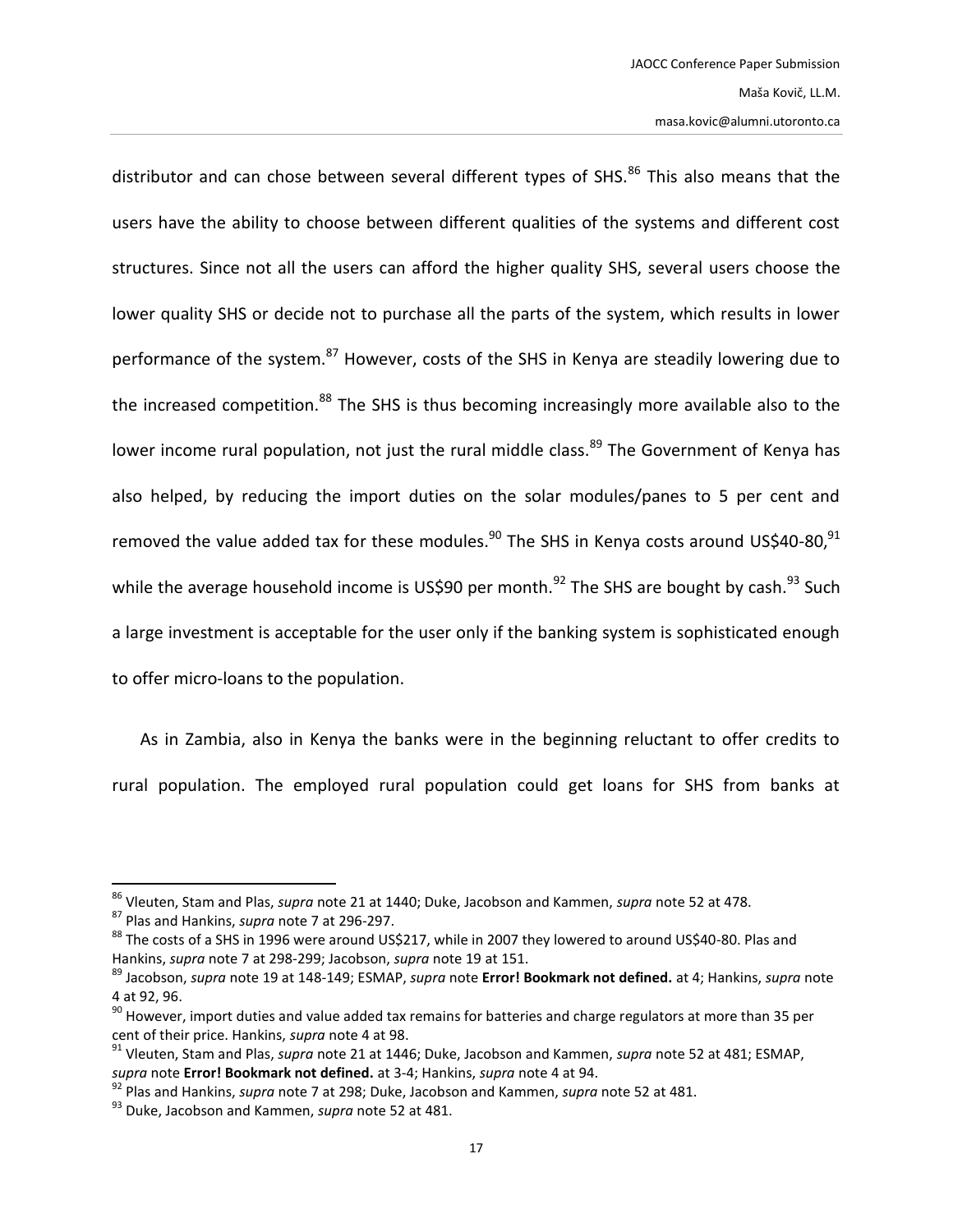commercial retail rates.<sup>94</sup> Thus, a system of hire-purchase companies evolved in Kenya.<sup>95</sup> Under this system an employed worker signs up with the hire-purchase company.<sup>96</sup> This company purchases the SHS for the employer and automatically deducts monthly payments for the SHS from the employer's salary with interest rates around 40 per cent a year.<sup>97</sup> Today 15 per cent of SHS purchase in Kenya is made through a hire-purchase company.<sup>98</sup> Moreover, four of the major importers of SHS have connected with the hire-purchase companies and supply the SHS directly to them.<sup>99</sup> Despite the hire-purchase companies, the rural population without a regular salary cannot get a loan for SHS neither from the bank or the hire-purchase company. Therefore, the World Bank and International Finance Cooperation [hereafter IFC] are trying to promote special financing for the purchase of SHS in forms of loans with lower interest rates than commercial.<sup>100</sup> The demand for such loans is high and commercial banks and rural savings and credit cooperatives are slowly realizing the need for such loans.<sup>101</sup> Moreover, the IFC and the GEF have initiated a Photovoltaic Market Transformation Initiative [hereafter PVMTI].<sup>102</sup> Under this initiative they provide altogether US\$5 million in capital to local banks.<sup>103</sup> The local

 $\overline{\phantom{a}}$ 

<sup>97</sup> *Ibid*.

<sup>94</sup> Hankins, *supra* note [4](#page-2-1) at 95.

<sup>95</sup> *Ibid*.

<sup>96</sup> *Ibid*.

<sup>98</sup> *Ibid*.

<sup>99</sup> *Ibid*.

<sup>100</sup> *Ibid*.

<sup>101</sup> *Ibid*.

<sup>&</sup>lt;sup>102</sup> J. P. Ross, "Financing Off-grid PV" (2001), published by Centre for Resource Solution, available online at: http://www.resource-solutions.org/lib/librarypdfs/DistRural-FinancingoffgridPV.pdf (last visited April 24, 2008) at 2. <sup>103</sup> *Ibid*.

<sup>18</sup>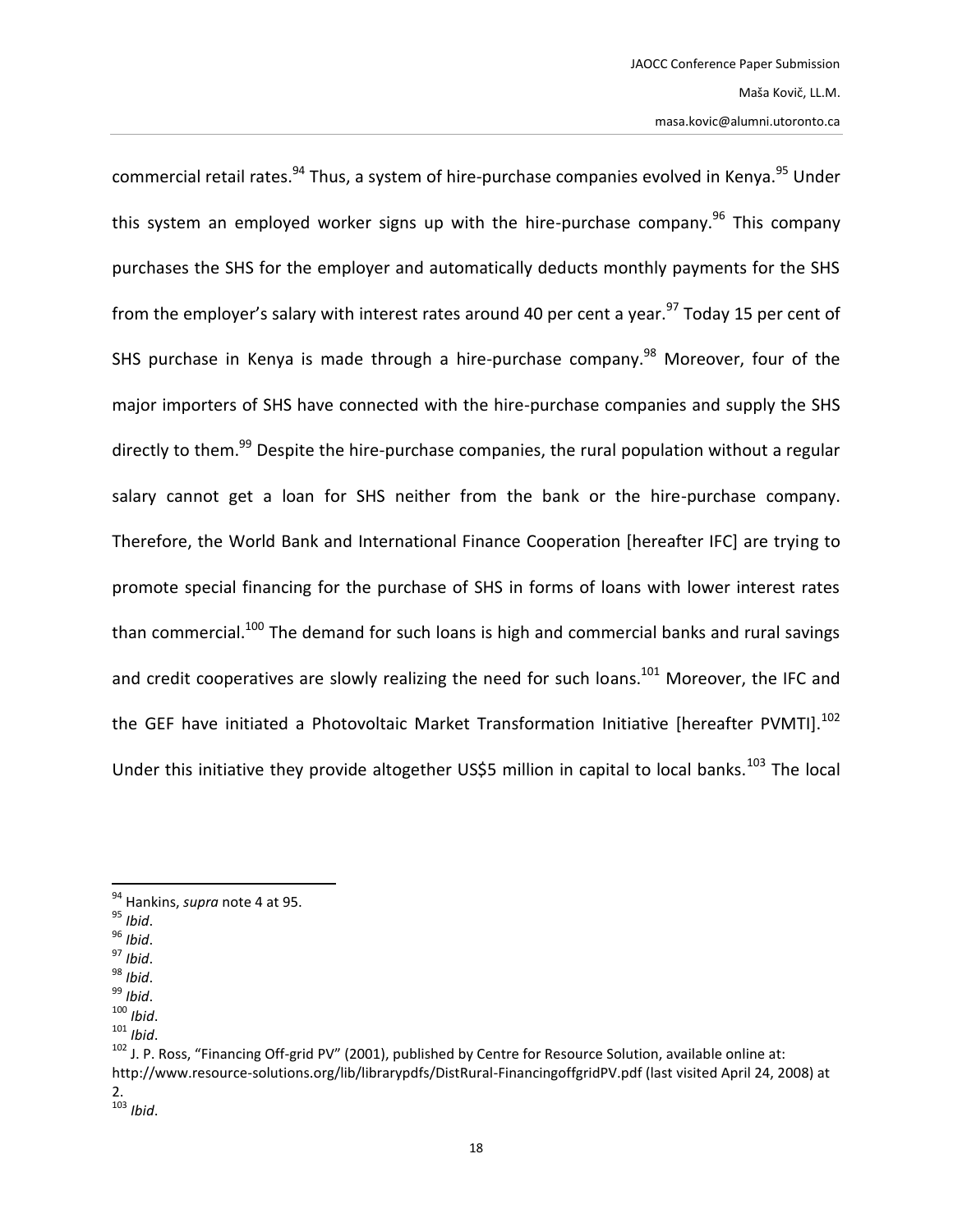banks then pay the retailers for each SHS sold individually, while the user has to pay the cost of the received SHS to the bank over the course of a favourable loan.<sup>104</sup>

### **5. Discussion**

The above comparison between the two different models of access to the SHS in Zambia and Kenya illustrates an important fact. The user model of the SHS in a developing country largely depends on which institutions are developed and how well they function. In Zambia the legal institutions and judiciary are more developed than the financial institutions. This means that contract enforcement mechanisms are strong and thus contracts between users and the ESCOs are well respected resulting in regularly paid fees for electricity.<sup>105</sup> Hence, the "fee-forservice SHS" model is very effective in providing wireless electricity. Due to inaccessibility to credit for the rural population in Zambia, an unsubsidized over-the-counter market in SHS would not function. The situation is contrary in Kenya, where the financial institutions, especially the access to loans, are well developed. The rural population has access to loans for the purchase of SHS. This enables the unsubsidized market in SHS to flourish. While the respect for rule of law is lower in Kenya and corruption a big problem,  $106$  the "fee-for-service SHS" model that requires respect for contracts and agreements would not function.

<sup>104</sup> *Ibid*. at 2-3.

<sup>105</sup> Gustavsson, *supra* not[e 17](#page-5-0) at 800.

 $106$  Strong World Bank Support for Anti-corruption Efforts in Kenya, available online at: http://go.worldbank.org/QG81C8R591 (last visited April 24, 2008).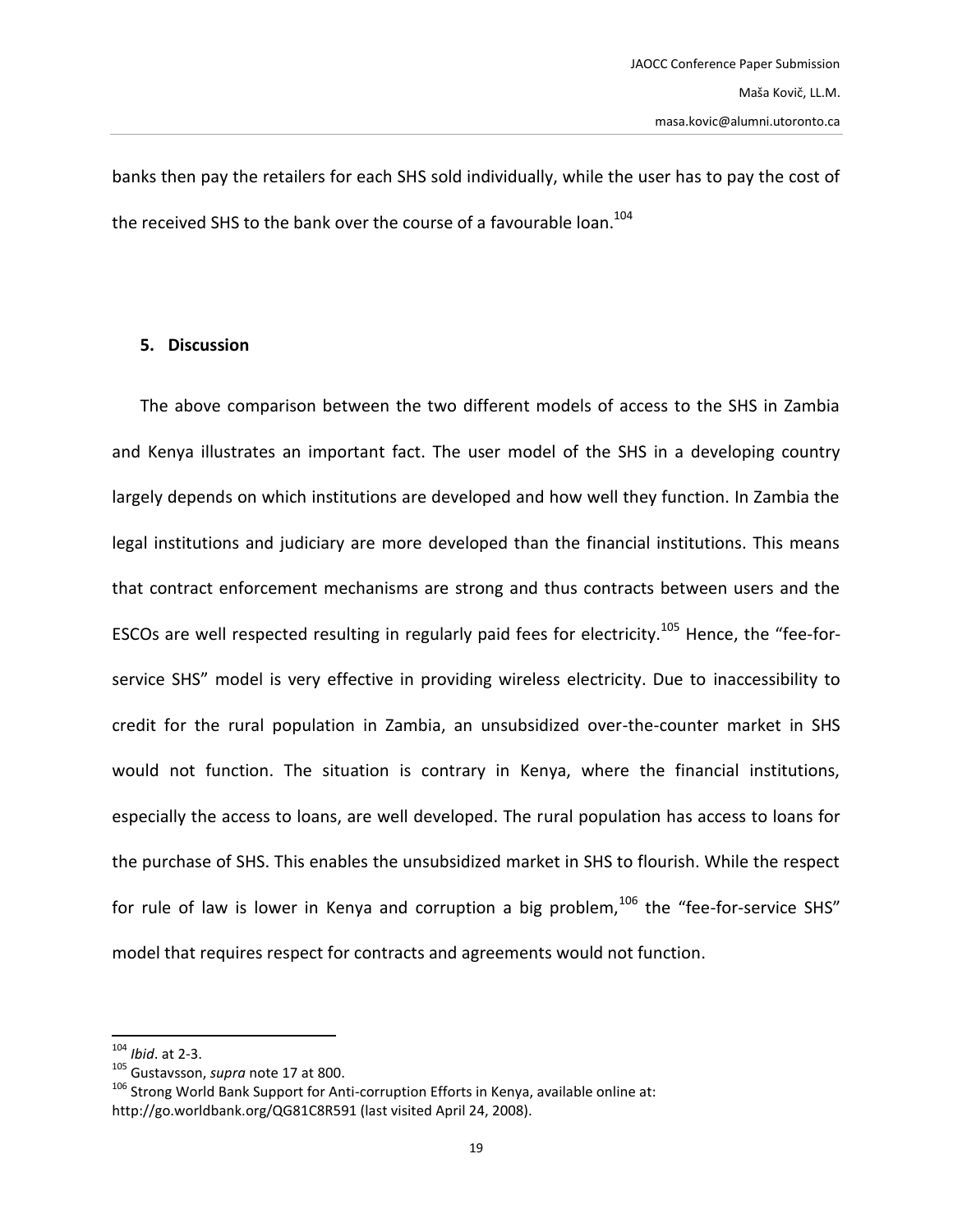<span id="page-19-1"></span>These findings are supported by the data of the World economy rankings. In the category of enforcing contracts, Zambia is ranked  $86<sup>th</sup>$  and Kenya  $107<sup>th</sup>$  out of 178 world economies.<sup>107</sup> However, in the category of getting credits Kenya is ranked 13<sup>th</sup> and Zambia 97<sup>th</sup>.<sup>108</sup>

<span id="page-19-0"></span>Nevertheless, the fact that the research on SHS concentrates on Zambia and Kenya, the abovementioned findings can be applied also to other areas of the World. Zimbabwe and Indonesia are both examples of successful "market SHS" user models.<sup>109</sup> In both countries the SHS were bought by the households on the market. Since the availability of the SHS to the rural population was partly funded by the GEF and the governments, only high quality SHS were available to the end users.<sup>110</sup> Additionally, the governments of both countries together with the funding organizations established a self-sustaining finance facility that enabled the households to pay only a smaller per cent of the installation costs of the SHS at the time of installation.<sup>111</sup> The balance was to be paid over three years at a low interest rate.<sup>112</sup> The "market SHS" user model in Zimbabwe and Indonesia had such a wide outreach because the Government enabled the establishment of a financial institution that provided loans for the poor rural households.

<sup>&</sup>lt;sup>107</sup> Doing Business 2008 Report, available online at: http://www.doingbusiness.org/economyrankings/ (last visited May 10, 2009).

<sup>108</sup> *Ibid*.

<sup>109</sup> Nieuwenhout, van Dijk, Lasschuit, van Roekel, van Dijk, Hirsch, Arriaza, Hankins, Sharma and Wade, *supra* note [109](#page-19-0) *supra* not[e 19](#page-5-2) at 462; I. Dube, "PV for rural areas – the power utility (ZESA) Zimbabwe's experience" (2001) 24 Renewable Energy 517 at 519; "Photovoltaics for Household and Community Use" UNDP project, available online at http://gefweb.org/Outreach/outreach-PUblications/Project\_factsheet/Zimbabwe-phot-2-cc-undp-eng-ld.pdf (last visited May 10, 2009)

<sup>110</sup> *Ibid*.

<sup>111</sup> *Ibid*.

<sup>112</sup> *Ibid*.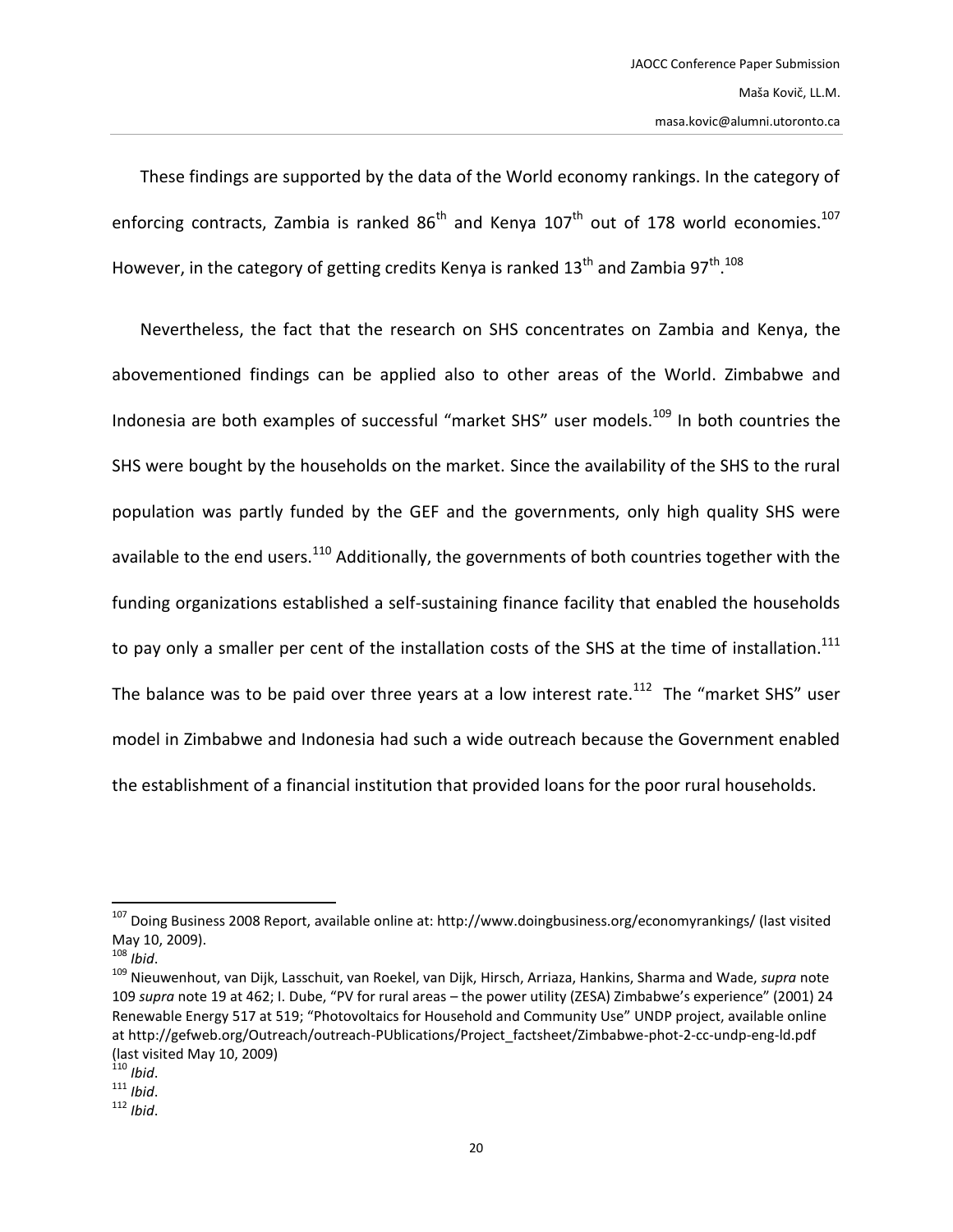A great example to illustrate the importance of institutional development is Kiribati in Pacific Islands. The SHS were initially sold on the market for commercial prices.<sup>113</sup> Since the households could not afford to pay the full price of the SHS, several households bought undersized systems, cheap replacements and were unwilling to pay for professional installation.<sup>114</sup> Thus, less than 10 per cent of the SHS were more than marginally operational and the dissatisfaction with the SHS was high among the population.<sup>115</sup> The reason for this is the lack of available loans to the rural population. The local banks and other financing institutions were reluctant to give loans for non-productive investments to rural population and the loan administration and collection may be costly.<sup>116</sup> After the failure of the "market SHS" model the Kiribati Solar Energy Company set up the "fee-for-service SHS" model. $^{117}$  Each household pays an installation fee and a monthly fee to cover the costs of operation of the SHS, battery replacement and maintenance of the system. $118$  Every month a field technician collects the fee and checks the system.<sup>119</sup> The user satisfaction with this model is significantly higher.<sup>120</sup> This clearly shows that the "fee-for-service SHS" model is more appropriate for Kiribati. As the World economy rankings data also demonstrates, the financial institutions in Kiribati do not function as well as the legal institutions. The Kiribati placed  $75<sup>th</sup>$  among all the states in the World in the category of contract enforcement and only 131<sup>st</sup> in the category of availability of

<sup>114</sup> *Ibid*.

- <sup>115</sup> *Ibid*.
- <sup>116</sup> *Ibid*.
- <sup>117</sup> *Ibid*. at 464.
- <sup>118</sup> *Ibid*.
- <sup>119</sup> *Ibid*.
- <sup>120</sup> *Ibid*.

<sup>113</sup> Nieuwenhout, van Dijk, Lasschuit, van Roekel, van Dijk, Hirsch, Arriaza, Hankins, Sharma and Wade, *supra* note [19](#page-5-2) at 462-463.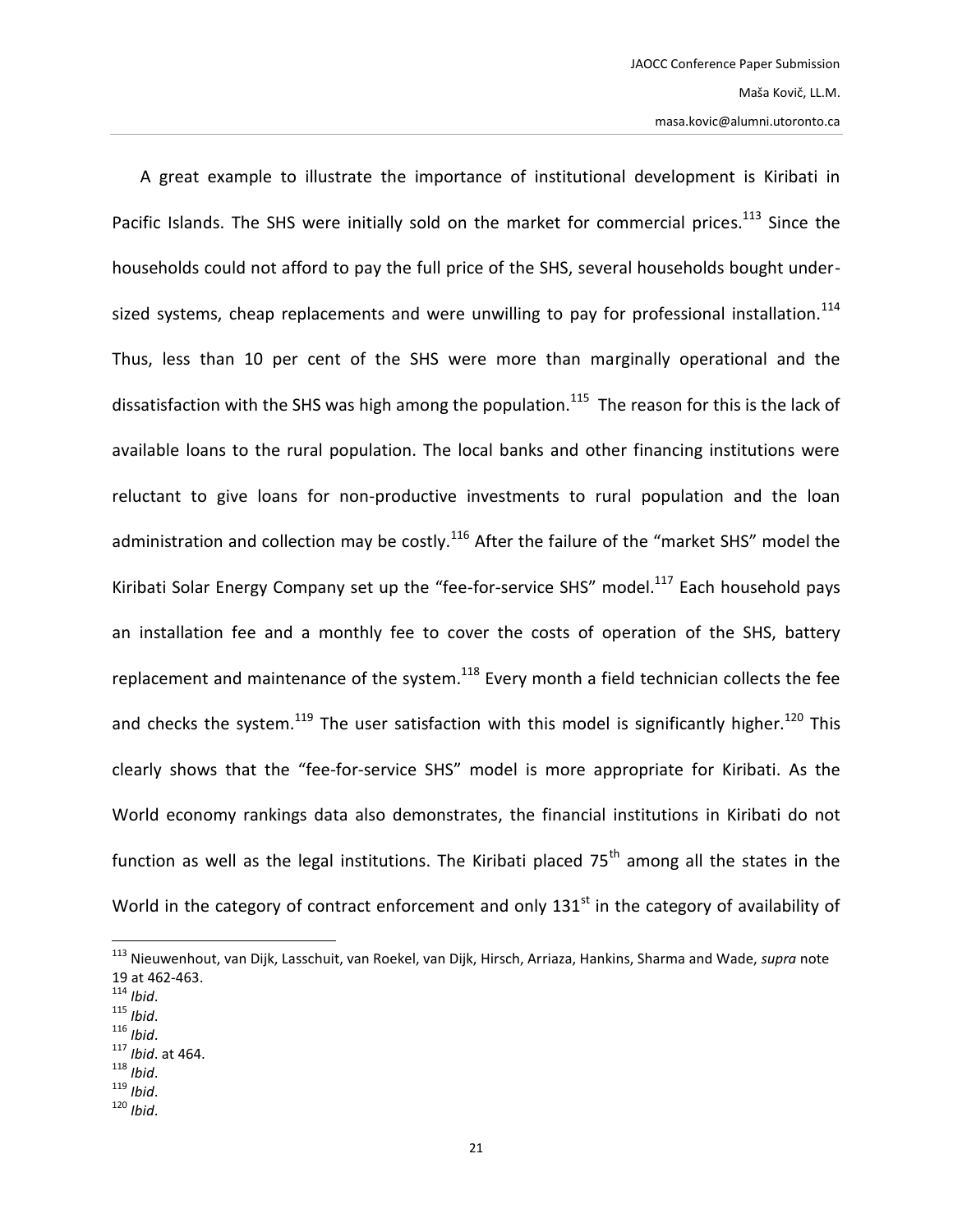loans.<sup>121</sup> Similarly successful operation of the "fee-for-service SHS" model is reported also from the Dominican Republic and Argentina. Both of these countries have more developed legal institutions and judiciary than the financial institutions.<sup>122</sup>

### **Conclusion**

Studies show that wireless electricity in the form of SHS is more appropriate for the electrification of the rural African areas than extension of the conventional electricity grid. It is safer, more environmentally friendly and provides a sufficient amount of electricity for the needs of the rural population. Most importantly it is also more cost friendly to the consumers. However, all of this depends on the institutional framework in the developing countries. The rural population can afford the SHS in countries where the banking system allows the rural population to take micro-credits to finance the SHS and make sure that the user-provider contracts are respected; that the prices of the electricity are controlled and that they remain within the range of consumers' affordability.

The importance of this research lies in its illustration that the success of a technology transfer project is not dependent only on emission reductions, but also on the accessibility of the project to the targeted user. This latter requirement however, depends on how well the

l

<sup>121</sup> Doing Business 2008 Report, *supra* not[e 107.](#page-19-1)

<sup>122</sup> *Ibid*.